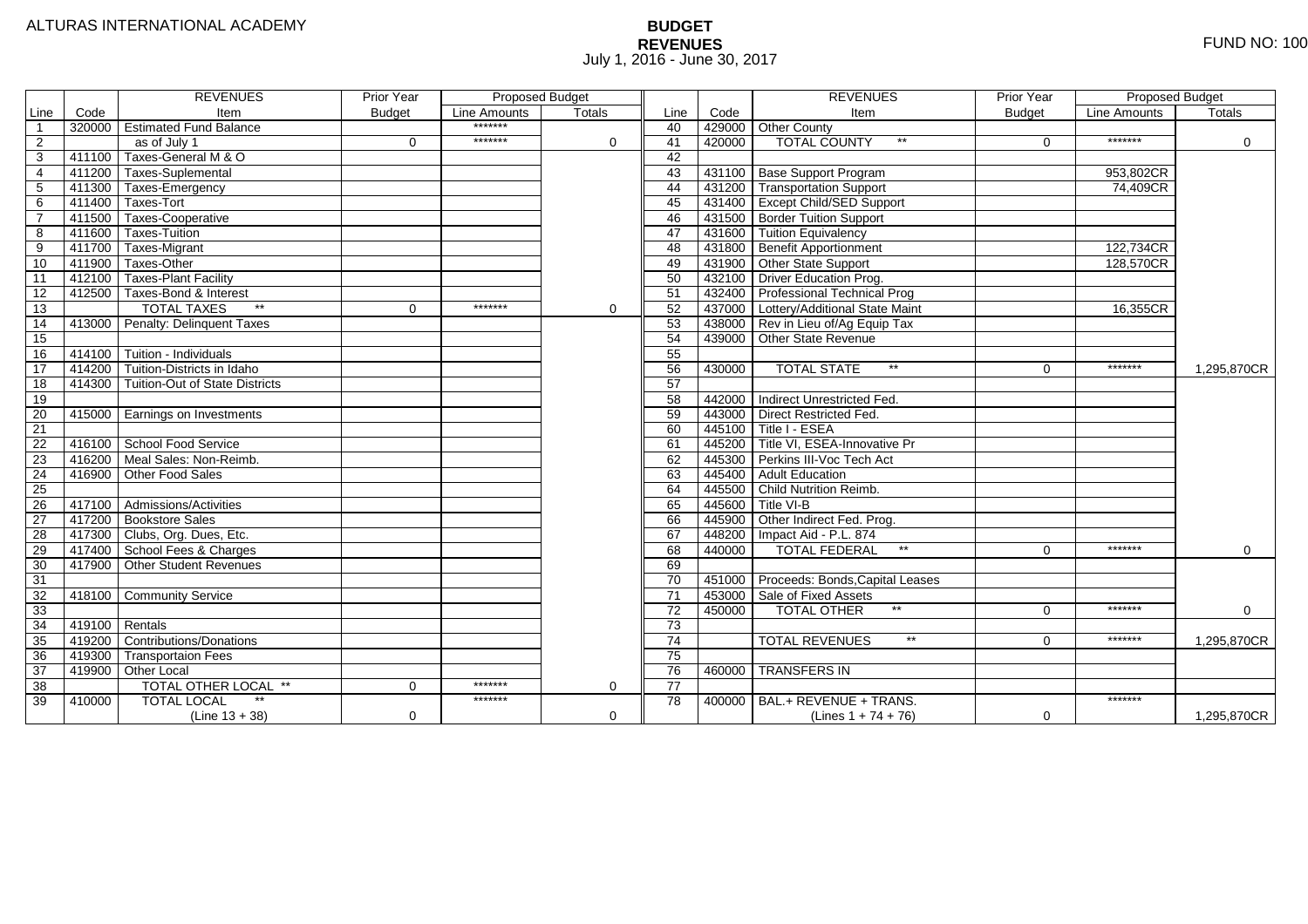# **BUDGET REVENUES** FUND NO: 230 July 1, 2016 - June 30, 2017

|                 |        | <b>REVENUES</b>                       | Prior Year    | <b>Proposed Budget</b> |          |                 |        | <b>REVENUES</b>                        | <b>Prior Year</b> | <b>Proposed Budget</b> |             |
|-----------------|--------|---------------------------------------|---------------|------------------------|----------|-----------------|--------|----------------------------------------|-------------------|------------------------|-------------|
| Line            | Code   | Item                                  | <b>Budget</b> | Line Amounts           | Totals   | Line            | Code   | Item                                   | <b>Budget</b>     | <b>Line Amounts</b>    | Totals      |
|                 |        | 320000 Estimated Fund Balance         |               | *******                |          | 40              |        | 429000 Other County                    |                   |                        |             |
| 2               |        | as of July 1                          | $\Omega$      | *******                | $\Omega$ | 41              | 420000 | <b>TOTAL COUNTY</b><br>$***$           | $\Omega$          | *******                | $\Omega$    |
| 3               | 411100 | Taxes-General M & O                   |               |                        |          | $\overline{42}$ |        |                                        |                   |                        |             |
| 4               | 411200 | <b>Taxes-Suplemental</b>              |               |                        |          | 43              |        | 431100 Base Support Program            |                   |                        |             |
| 5               | 411300 | Taxes-Emergency                       |               |                        |          | 44              |        | 431200 Transportation Support          |                   |                        |             |
| 6               | 411400 | Taxes-Tort                            |               |                        |          | 45              |        | 431400 Except Child/SED Support        |                   |                        |             |
|                 | 411500 | Taxes-Cooperative                     |               |                        |          | 46              |        | 431500 Border Tuition Support          |                   |                        |             |
| 8               | 411600 | Taxes-Tuition                         |               |                        |          | 47              |        | 431600 Tuition Equivalency             |                   |                        |             |
| 9               | 411700 | Taxes-Migrant                         |               |                        |          | 48              |        | 431800 Benefit Apportionment           |                   |                        |             |
| 10              | 411900 | Taxes-Other                           |               |                        |          | 49              |        | 431900 Other State Support             |                   |                        |             |
| 11              | 412100 | Taxes-Plant Facility                  |               |                        |          | 50              |        | 432100 Driver Education Prog.          |                   |                        |             |
| 12              | 412500 | Taxes-Bond & Interest                 |               |                        |          | 51              |        | 432400 Professional Technical Prog     |                   |                        |             |
| 13              |        | $*$<br><b>TOTAL TAXES</b>             | 0             | *******                | 0        | 52              |        | 437000 Lottery/Additional State Maint  |                   |                        |             |
| 14              | 413000 | Penalty: Delinquent Taxes             |               |                        |          | 53              |        | 438000 Rev in Lieu of/Ag Equip Tax     |                   |                        |             |
| 15              |        |                                       |               |                        |          | 54              |        | 439000 Other State Revenue             |                   |                        |             |
| 16              | 414100 | Tuition - Individuals                 |               |                        |          | 55              |        |                                        |                   |                        |             |
| $\overline{17}$ | 414200 | Tuition-Districts in Idaho            |               |                        |          | 56              | 430000 | $**$<br><b>TOTAL STATE</b>             | $\Omega$          | *******                | $\mathbf 0$ |
| 18              | 414300 | <b>Tuition-Out of State Districts</b> |               |                        |          | 57              |        |                                        |                   |                        |             |
| 19              |        |                                       |               |                        |          | 58              |        | 442000 Indirect Unrestricted Fed.      |                   |                        |             |
| 20              |        | 415000   Earnings on Investments      |               |                        |          | 59              |        | 443000 Direct Restricted Fed.          |                   |                        |             |
| 21              |        |                                       |               |                        |          | 60              |        | $445100$ Title I - ESEA                |                   |                        |             |
| 22              |        | 416100 School Food Service            |               |                        |          | 61              |        | 445200 Title VI, ESEA-Innovative Pr    |                   |                        |             |
| 23              | 416200 | Meal Sales: Non-Reimb.                |               |                        |          | 62              |        | 445300 Perkins III-Voc Tech Act        |                   |                        |             |
| 24              | 416900 | Other Food Sales                      |               |                        |          | 63              |        | 445400 Adult Education                 |                   |                        |             |
| 25              |        |                                       |               |                        |          | 64              |        | 445500 Child Nutrition Reimb.          |                   |                        |             |
| 26              |        | 417100 Admissions/Activities          |               |                        |          | 65              |        | 445600 Title VI-B                      |                   |                        |             |
| $\overline{27}$ | 417200 | <b>Bookstore Sales</b>                |               |                        |          | 66              |        | 445900 Other Indirect Fed. Prog.       |                   |                        |             |
| 28              | 417300 | Clubs, Org. Dues, Etc.                |               |                        |          | 67              |        | 448200   Impact Aid - P.L. 874         |                   |                        |             |
| 29              | 417400 | School Fees & Charges                 |               |                        |          | 68              | 440000 | $\star\star$<br><b>TOTAL FEDERAL</b>   | $\Omega$          | *******                | $\mathbf 0$ |
| 30              | 417900 | <b>Other Student Revenues</b>         |               |                        |          | 69              |        |                                        |                   |                        |             |
| $\overline{31}$ |        |                                       |               |                        |          | 70              |        | 451000 Proceeds: Bonds, Capital Leases |                   |                        |             |
| 32              | 418100 | Community Service                     |               |                        |          | $\overline{71}$ |        | 453000 Sale of Fixed Assets            |                   |                        |             |
| 33              |        |                                       |               |                        |          | 72              | 450000 | $**$<br><b>TOTAL OTHER</b>             | $\Omega$          | *******                | $\mathbf 0$ |
| 34              | 419100 | Rentals                               |               |                        |          | 73              |        |                                        |                   |                        |             |
| 35              | 419200 | Contributions/Donations               |               |                        |          | 74              |        | $***$<br><b>TOTAL REVENUES</b>         | 0                 | *******                | $\Omega$    |
| 36              | 419300 | <b>Transportaion Fees</b>             |               |                        |          | 75              |        |                                        |                   |                        |             |
| 37              | 419900 | Other Local                           |               |                        |          | 76              |        | 460000 TRANSFERS IN                    |                   |                        |             |
| 38              |        | TOTAL OTHER LOCAL **                  | 0             | *******                | 0        | 77              |        |                                        |                   |                        |             |
| 39              | 410000 | <b>TOTAL LOCAL</b><br>$^{\star\star}$ |               | *******                |          | 78              |        | 400000 BAL.+ REVENUE + TRANS.          |                   | *******                |             |
|                 |        | $(Line 13 + 38)$                      | 0             |                        | 0        |                 |        | (Lines $1 + 74 + 76$ )                 | $\Omega$          |                        | $\mathbf 0$ |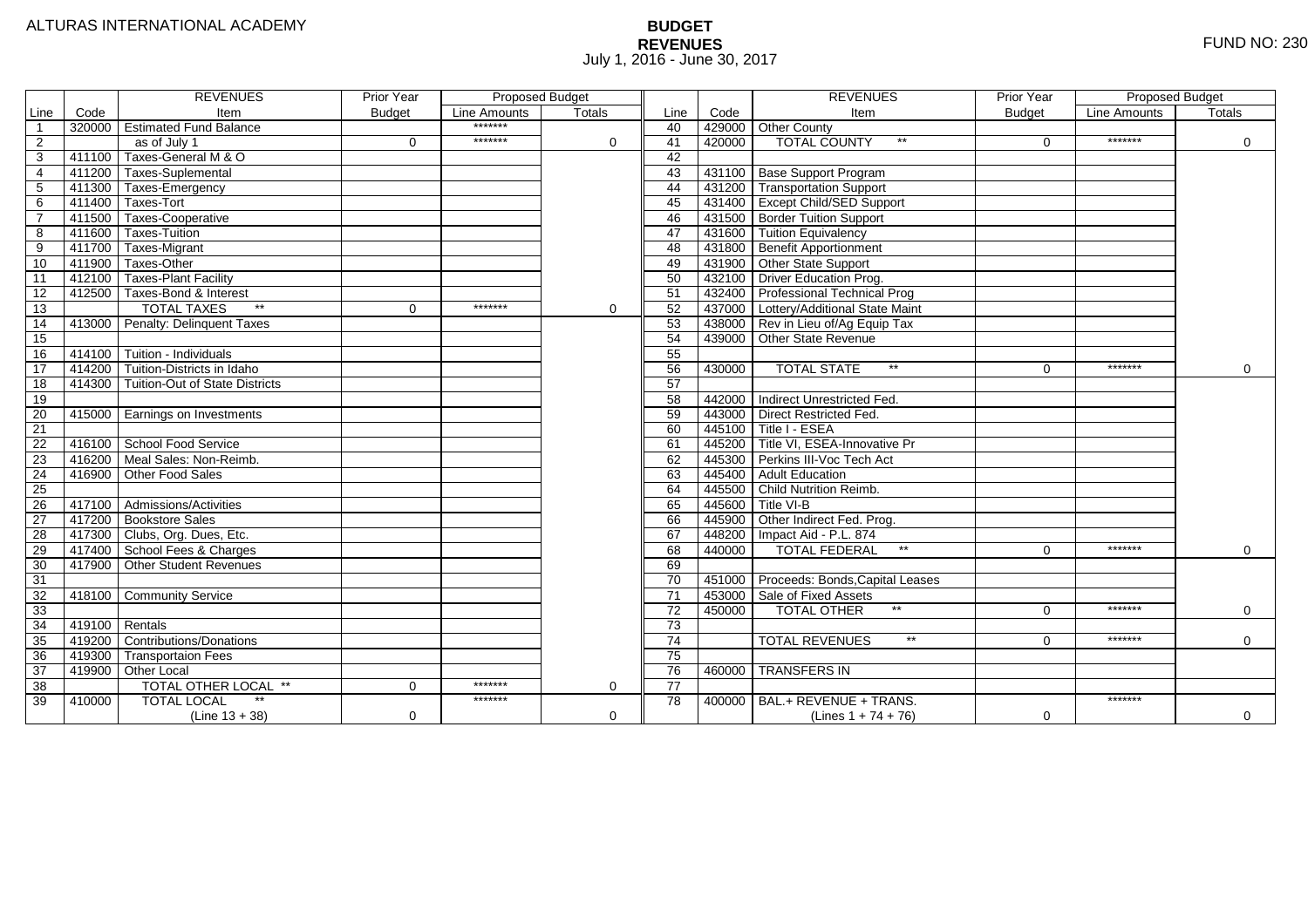# **BUDGET REVENUES** FUND NO: 231 July 1, 2016 - June 30, 2017

|                 |                  | <b>REVENUES</b>                    | Prior Year    | <b>Proposed Budget</b><br>Line Amounts<br>Totals |             |                 |        | <b>REVENUES</b>                        | <b>Prior Year</b> | Proposed Budget |             |
|-----------------|------------------|------------------------------------|---------------|--------------------------------------------------|-------------|-----------------|--------|----------------------------------------|-------------------|-----------------|-------------|
| Line            | Code             | Item                               | <b>Budget</b> |                                                  |             | Line            | Code   | Item                                   | <b>Budget</b>     | Line Amounts    | Totals      |
| $\overline{1}$  |                  | 320000 Estimated Fund Balance      |               | *******                                          |             | 40              |        | 429000 Other County                    |                   |                 |             |
| 2               |                  | as of July 1                       | $\Omega$      | *******                                          | $\Omega$    | 41              | 420000 | <b>TOTAL COUNTY</b><br>$***$           | $\Omega$          | *******         | 0           |
| 3               | 411100           | Taxes-General M & O                |               |                                                  |             | 42              |        |                                        |                   |                 |             |
| $\overline{4}$  | 411200           | Taxes-Suplemental                  |               |                                                  |             | 43              |        | 431100 Base Support Program            |                   |                 |             |
| 5               | 411300           | Taxes-Emergency                    |               |                                                  |             | 44              |        | 431200 Transportation Support          |                   |                 |             |
| 6               |                  | 411400 Taxes-Tort                  |               |                                                  |             | 45              |        | 431400 Except Child/SED Support        |                   |                 |             |
|                 |                  | 411500 Taxes-Cooperative           |               |                                                  |             | 46              |        | 431500 Border Tuition Support          |                   |                 |             |
| 8               | 411600           | Taxes-Tuition                      |               |                                                  |             | 47              |        | 431600 Tuition Equivalency             |                   |                 |             |
| 9               | 411700           | Taxes-Migrant                      |               |                                                  |             | 48              |        | 431800 Benefit Apportionment           |                   |                 |             |
| 10              | 411900           | Taxes-Other                        |               |                                                  |             | 49              |        | 431900 Other State Support             |                   |                 |             |
| 11              |                  | 412100 Taxes-Plant Facility        |               |                                                  |             | 50              |        | 432100 Driver Education Prog.          |                   |                 |             |
| 12              | 412500           | Taxes-Bond & Interest              |               |                                                  |             | 51              |        | 432400 Professional Technical Prog     |                   |                 |             |
| 13              |                  | $*$<br><b>TOTAL TAXES</b>          | $\Omega$      | *******                                          | $\mathbf 0$ | 52              |        | 437000 Lottery/Additional State Maint  |                   |                 |             |
| 14              |                  | 413000 Penalty: Delinquent Taxes   |               |                                                  |             | 53              |        | 438000 Rev in Lieu of/Ag Equip Tax     |                   |                 |             |
| 15              |                  |                                    |               |                                                  |             | 54              |        | 439000 Other State Revenue             |                   |                 |             |
| 16              | 414100           | Tuition - Individuals              |               |                                                  |             | 55              |        |                                        |                   |                 |             |
| 17              | 414200           | Tuition-Districts in Idaho         |               |                                                  |             | 56              | 430000 | $**$<br><b>TOTAL STATE</b>             | $\Omega$          | *******         | 0           |
| 18              | 414300           | Tuition-Out of State Districts     |               |                                                  |             | 57              |        |                                        |                   |                 |             |
| 19              |                  |                                    |               |                                                  |             | 58              |        | 442000 Indirect Unrestricted Fed.      |                   |                 |             |
| 20              |                  | 415000   Earnings on Investments   |               |                                                  |             | 59              |        | 443000 Direct Restricted Fed.          |                   |                 |             |
| 21              |                  |                                    |               |                                                  |             | 60              |        | $445100$ Title I - ESEA                |                   |                 |             |
| 22              |                  | 416100 School Food Service         |               |                                                  |             | 61              |        | 445200 Title VI. ESEA-Innovative Pr    |                   |                 |             |
| 23              |                  | 416200 Meal Sales: Non-Reimb.      |               |                                                  |             | 62              |        | 445300 Perkins III-Voc Tech Act        |                   |                 |             |
| 24              |                  | 416900 Other Food Sales            |               |                                                  |             | 63              |        | 445400 Adult Education                 |                   |                 |             |
| $\overline{25}$ |                  |                                    |               |                                                  |             | 64              |        | 445500 Child Nutrition Reimb.          |                   |                 |             |
| 26              |                  | 417100 Admissions/Activities       |               |                                                  |             | 65              |        | 445600 Title VI-B                      |                   |                 |             |
| 27              |                  | 417200 Bookstore Sales             |               |                                                  |             | 66              |        | 445900 Other Indirect Fed. Prog.       |                   |                 |             |
| 28              |                  | 417300 Clubs, Org. Dues, Etc.      |               |                                                  |             | 67              |        | 448200   Impact Aid - P.L. 874         |                   |                 |             |
| 29              |                  | 417400 School Fees & Charges       |               |                                                  |             | 68              | 440000 | $\star\star$<br><b>TOTAL FEDERAL</b>   | $\Omega$          | *******         | $\mathbf 0$ |
| 30              |                  | 417900 Other Student Revenues      |               |                                                  |             | 69              |        |                                        |                   |                 |             |
| 31              |                  |                                    |               |                                                  |             | $\overline{70}$ |        | 451000 Proceeds: Bonds, Capital Leases |                   |                 |             |
| 32              |                  | 418100 Community Service           |               |                                                  |             | $\overline{71}$ |        | 453000 Sale of Fixed Assets            |                   |                 |             |
| 33              |                  |                                    |               |                                                  |             | 72              | 450000 | $*$<br><b>TOTAL OTHER</b>              | $\Omega$          | *******         | 0           |
| 34              | $419100$ Rentals |                                    |               |                                                  |             | 73              |        |                                        |                   |                 |             |
| 35              |                  | 419200 Contributions/Donations     |               |                                                  |             | 74              |        | $***$<br><b>TOTAL REVENUES</b>         | $\Omega$          | *******         | $\Omega$    |
| 36              | 419300           | Transportaion Fees                 |               |                                                  |             | 75              |        |                                        |                   |                 |             |
| 37              |                  | 419900 Other Local                 |               |                                                  |             | 76              | 460000 | <b>TRANSFERS IN</b>                    |                   |                 |             |
| 38              |                  | TOTAL OTHER LOCAL **               | 0             | *******                                          | 0           | $\overline{77}$ |        |                                        |                   |                 |             |
| 39              | 410000           | $\star\star$<br><b>TOTAL LOCAL</b> |               | *******                                          |             | 78              | 400000 | BAL.+ REVENUE + TRANS.                 |                   | *******         |             |
|                 |                  | $(Line 13 + 38)$                   | 0             |                                                  | 0           |                 |        | (Lines $1 + 74 + 76$ )                 | 0                 |                 | $\mathbf 0$ |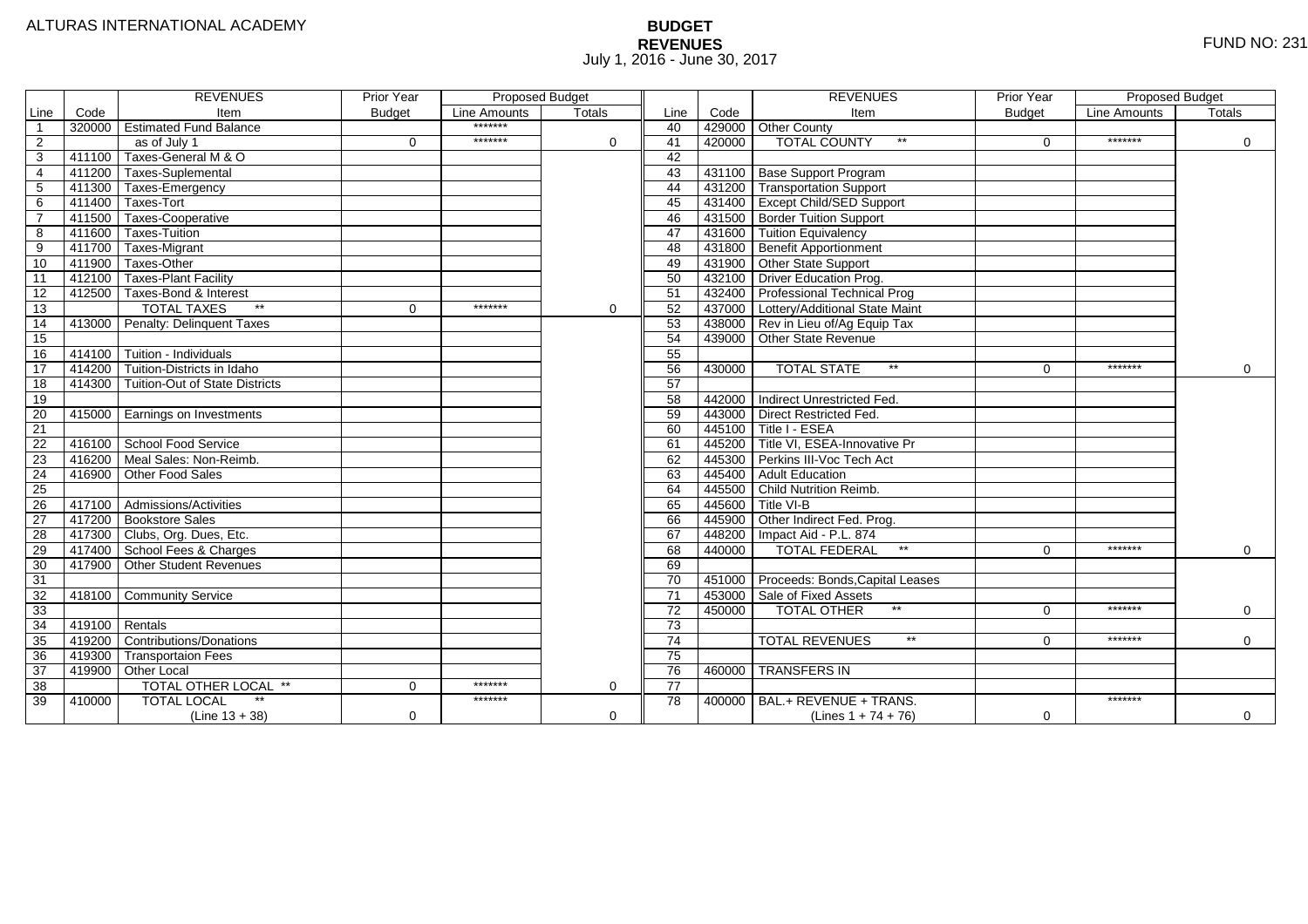# **BUDGET REVENUES** FUND NO: 232 July 1, 2016 - June 30, 2017

|                 |        | <b>REVENUES</b>                       | Prior Year    | <b>Proposed Budget</b> |          |                 |        | <b>REVENUES</b>                        | <b>Prior Year</b> | <b>Proposed Budget</b> |             |
|-----------------|--------|---------------------------------------|---------------|------------------------|----------|-----------------|--------|----------------------------------------|-------------------|------------------------|-------------|
| Line            | Code   | Item                                  | <b>Budget</b> | Line Amounts           | Totals   | Line            | Code   | Item                                   | <b>Budget</b>     | <b>Line Amounts</b>    | Totals      |
|                 |        | 320000 Estimated Fund Balance         |               | *******                |          | 40              |        | 429000 Other County                    |                   |                        |             |
| $\overline{2}$  |        | as of July 1                          | $\Omega$      | *******                | $\Omega$ | 41              | 420000 | <b>TOTAL COUNTY</b><br>$***$           | $\Omega$          | *******                | $\Omega$    |
| 3               | 411100 | Taxes-General M & O                   |               |                        |          | $\overline{42}$ |        |                                        |                   |                        |             |
| 4               | 411200 | <b>Taxes-Suplemental</b>              |               |                        |          | 43              |        | 431100 Base Support Program            |                   |                        |             |
| 5               | 411300 | Taxes-Emergency                       |               |                        |          | 44              |        | 431200 Transportation Support          |                   |                        |             |
| 6               | 411400 | Taxes-Tort                            |               |                        |          | 45              |        | 431400 Except Child/SED Support        |                   |                        |             |
|                 | 411500 | Taxes-Cooperative                     |               |                        |          | 46              |        | 431500 Border Tuition Support          |                   |                        |             |
| 8               | 411600 | Taxes-Tuition                         |               |                        |          | 47              |        | 431600 Tuition Equivalency             |                   |                        |             |
| 9               | 411700 | Taxes-Migrant                         |               |                        |          | 48              |        | 431800 Benefit Apportionment           |                   |                        |             |
| 10              | 411900 | Taxes-Other                           |               |                        |          | 49              |        | 431900 Other State Support             |                   |                        |             |
| 11              | 412100 | Taxes-Plant Facility                  |               |                        |          | 50              |        | 432100 Driver Education Prog.          |                   |                        |             |
| 12              | 412500 | Taxes-Bond & Interest                 |               |                        |          | 51              |        | 432400 Professional Technical Prog     |                   |                        |             |
| 13              |        | $*$<br><b>TOTAL TAXES</b>             | 0             | *******                | 0        | 52              |        | 437000 Lottery/Additional State Maint  |                   |                        |             |
| 14              | 413000 | Penalty: Delinquent Taxes             |               |                        |          | 53              |        | 438000 Rev in Lieu of/Ag Equip Tax     |                   |                        |             |
| 15              |        |                                       |               |                        |          | 54              |        | 439000 Other State Revenue             |                   |                        |             |
| 16              | 414100 | Tuition - Individuals                 |               |                        |          | 55              |        |                                        |                   |                        |             |
| $\overline{17}$ | 414200 | Tuition-Districts in Idaho            |               |                        |          | 56              | 430000 | $**$<br><b>TOTAL STATE</b>             | $\Omega$          | *******                | $\mathbf 0$ |
| 18              | 414300 | <b>Tuition-Out of State Districts</b> |               |                        |          | 57              |        |                                        |                   |                        |             |
| $\overline{19}$ |        |                                       |               |                        |          | 58              |        | 442000 Indirect Unrestricted Fed.      |                   |                        |             |
| 20              |        | 415000   Earnings on Investments      |               |                        |          | 59              |        | 443000 Direct Restricted Fed.          |                   |                        |             |
| 21              |        |                                       |               |                        |          | 60              |        | $445100$ Title I - ESEA                |                   |                        |             |
| 22              |        | 416100 School Food Service            |               |                        |          | 61              |        | 445200 Title VI, ESEA-Innovative Pr    |                   |                        |             |
| 23              | 416200 | Meal Sales: Non-Reimb.                |               |                        |          | 62              |        | 445300 Perkins III-Voc Tech Act        |                   |                        |             |
| 24              | 416900 | Other Food Sales                      |               |                        |          | 63              |        | 445400 Adult Education                 |                   |                        |             |
| 25              |        |                                       |               |                        |          | 64              |        | 445500 Child Nutrition Reimb.          |                   |                        |             |
| 26              |        | 417100 Admissions/Activities          |               |                        |          | 65              |        | 445600 Title VI-B                      |                   |                        |             |
| $\overline{27}$ | 417200 | <b>Bookstore Sales</b>                |               |                        |          | 66              |        | 445900 Other Indirect Fed. Prog.       |                   |                        |             |
| 28              | 417300 | Clubs, Org. Dues, Etc.                |               |                        |          | 67              |        | 448200   Impact Aid - P.L. 874         |                   |                        |             |
| 29              | 417400 | School Fees & Charges                 |               |                        |          | 68              | 440000 | $\star\star$<br><b>TOTAL FEDERAL</b>   | $\Omega$          | *******                | $\mathbf 0$ |
| 30              | 417900 | <b>Other Student Revenues</b>         |               |                        |          | 69              |        |                                        |                   |                        |             |
| $\overline{31}$ |        |                                       |               |                        |          | 70              |        | 451000 Proceeds: Bonds, Capital Leases |                   |                        |             |
| 32              | 418100 | Community Service                     |               |                        |          | $\overline{71}$ |        | 453000 Sale of Fixed Assets            |                   |                        |             |
| 33              |        |                                       |               |                        |          | 72              | 450000 | $**$<br><b>TOTAL OTHER</b>             | $\Omega$          | *******                | $\mathbf 0$ |
| 34              | 419100 | Rentals                               |               |                        |          | 73              |        |                                        |                   |                        |             |
| 35              | 419200 | Contributions/Donations               |               |                        |          | 74              |        | $***$<br><b>TOTAL REVENUES</b>         | 0                 | *******                | $\Omega$    |
| 36              | 419300 | <b>Transportaion Fees</b>             |               |                        |          | 75              |        |                                        |                   |                        |             |
| 37              | 419900 | Other Local                           |               |                        |          | 76              |        | 460000 TRANSFERS IN                    |                   |                        |             |
| 38              |        | TOTAL OTHER LOCAL **                  | 0             | *******                | 0        | 77              |        |                                        |                   |                        |             |
| 39              | 410000 | <b>TOTAL LOCAL</b><br>$^{\star\star}$ |               | *******                |          | 78              |        | 400000 BAL.+ REVENUE + TRANS.          |                   | *******                |             |
|                 |        | $(Line 13 + 38)$                      | 0             |                        | 0        |                 |        | (Lines $1 + 74 + 76$ )                 | $\Omega$          |                        | $\mathbf 0$ |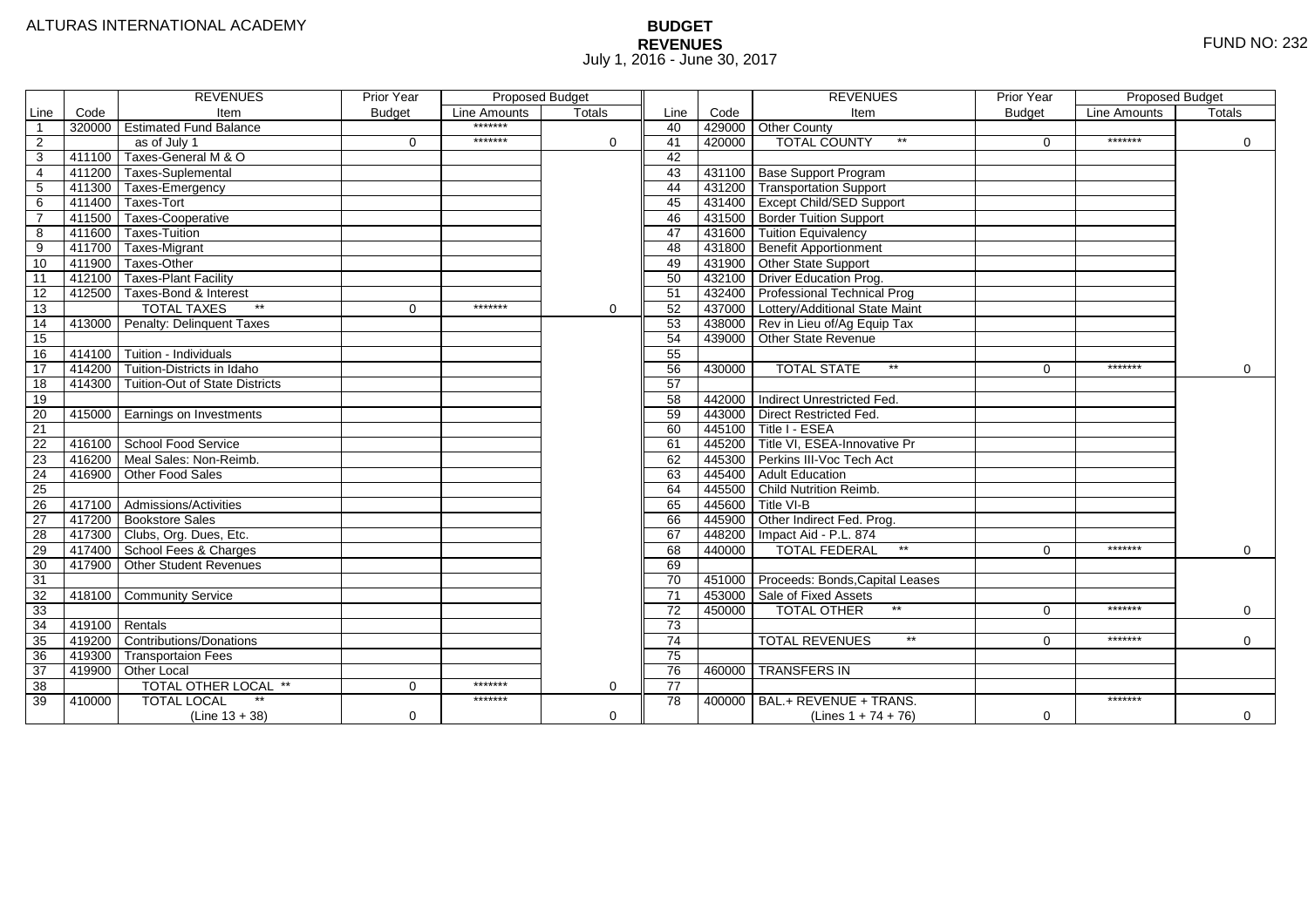# **BUDGET REVENUES** FUND NO: 244 July 1, 2016 - June 30, 2017

|                |                  | <b>REVENUES</b>                       | <b>Prior Year</b> | Proposed Budget<br>Line Amounts<br>Totals |              |                 |        | <b>REVENUES</b>                          | <b>Prior Year</b> | <b>Proposed Budget</b> |             |
|----------------|------------------|---------------------------------------|-------------------|-------------------------------------------|--------------|-----------------|--------|------------------------------------------|-------------------|------------------------|-------------|
| Line           | Code             | Item                                  | <b>Budget</b>     |                                           |              | Line            | Code   | Item                                     | <b>Budget</b>     | Line Amounts           | Totals      |
| $\overline{1}$ |                  | 320000 Estimated Fund Balance         |                   | *******                                   |              | 40              |        | 429000 Other County                      |                   |                        |             |
| 2              |                  | as of July 1                          | $\Omega$          | *******                                   | $\mathbf{0}$ | 41              | 420000 | <b>TOTAL COUNTY</b><br>$***$             | $\Omega$          | *******                | $\Omega$    |
| 3              | 411100           | Taxes-General M & O                   |                   |                                           |              | 42              |        |                                          |                   |                        |             |
| $\overline{4}$ | 411200           | Taxes-Suplemental                     |                   |                                           |              | $\overline{43}$ |        | 431100 Base Support Program              |                   |                        |             |
| 5              |                  | 411300 Taxes-Emergency                |                   |                                           |              | 44              |        | 431200 Transportation Support            |                   |                        |             |
| 6              |                  | 411400 Taxes-Tort                     |                   |                                           |              | 45              |        | 431400 Except Child/SED Support          |                   |                        |             |
| $\overline{7}$ |                  | 411500 Taxes-Cooperative              |                   |                                           |              | 46              |        | 431500 Border Tuition Support            |                   |                        |             |
| 8              | 411600           | Taxes-Tuition                         |                   |                                           |              | 47              |        | 431600 Tuition Equivalency               |                   |                        |             |
| 9              |                  | 411700 Taxes-Migrant                  |                   |                                           |              | 48              |        | 431800 Benefit Apportionment             |                   |                        |             |
| 10             | 411900           | Taxes-Other                           |                   |                                           |              | 49              |        | 431900 Other State Support               |                   |                        |             |
| 11             | 412100           | Taxes-Plant Facility                  |                   |                                           |              | 50              |        | 432100 Driver Education Prog.            |                   |                        |             |
| 12             | 412500           | Taxes-Bond & Interest                 |                   |                                           |              | 51              |        | 432400 Professional Technical Prog       |                   |                        |             |
| 13             |                  | $\ast\ast$<br><b>TOTAL TAXES</b>      | $\mathbf 0$       | *******                                   | 0            | 52              |        | 437000 Lottery/Additional State Maint    |                   |                        |             |
| 14             |                  | 413000 Penalty: Delinquent Taxes      |                   |                                           |              | 53              |        | 438000 Rev in Lieu of/Ag Equip Tax       |                   |                        |             |
| 15             |                  |                                       |                   |                                           |              | 54              |        | 439000 Other State Revenue               |                   |                        |             |
| 16             | 414100           | Tuition - Individuals                 |                   |                                           |              | 55              |        |                                          |                   |                        |             |
| 17             | 414200           | Tuition-Districts in Idaho            |                   |                                           |              | 56              | 430000 | <b>TOTAL STATE</b><br>$**$               | $\Omega$          | *******                | $\mathbf 0$ |
| 18             | 414300           | <b>Tuition-Out of State Districts</b> |                   |                                           |              | 57              |        |                                          |                   |                        |             |
| 19             |                  |                                       |                   |                                           |              | 58              |        | 442000 Indirect Unrestricted Fed.        |                   |                        |             |
| 20             |                  | 415000 Earnings on Investments        |                   |                                           |              | 59              |        | 443000 Direct Restricted Fed.            |                   |                        |             |
| 21             |                  |                                       |                   |                                           |              | 60              |        | $-445100$ Title I - ESEA                 |                   |                        |             |
| 22             |                  | 416100 School Food Service            |                   |                                           |              | 61              |        | 445200 Title VI, ESEA-Innovative Pr      |                   |                        |             |
| 23             |                  | 416200 Meal Sales: Non-Reimb.         |                   |                                           |              | 62              |        | 445300 Perkins III-Voc Tech Act          |                   |                        |             |
| 24             |                  | 416900 Other Food Sales               |                   |                                           |              | 63              |        | 445400 Adult Education                   |                   |                        |             |
| 25             |                  |                                       |                   |                                           |              | 64              |        | 445500 Child Nutrition Reimb.            |                   |                        |             |
| 26             |                  | 417100 Admissions/Activities          |                   |                                           |              | 65              |        | 445600 Title VI-B                        |                   |                        |             |
| 27             |                  | 417200 Bookstore Sales                |                   |                                           |              | 66              | 445900 | Other Indirect Fed. Prog.                |                   |                        |             |
| 28             |                  | 417300 Clubs, Org. Dues, Etc.         |                   |                                           |              | 67              | 448200 | Impact Aid - P.L. 874                    |                   |                        |             |
| 29             |                  | 417400 School Fees & Charges          |                   |                                           |              | 68              | 440000 | $\star\star$<br><b>TOTAL FEDERAL</b>     | $\Omega$          | *******                | $\mathbf 0$ |
| 30             | 417900           | <b>Other Student Revenues</b>         |                   |                                           |              | 69              |        |                                          |                   |                        |             |
| 31             |                  |                                       |                   |                                           |              | $\overline{70}$ |        | 451000 Proceeds: Bonds, Capital Leases   |                   |                        |             |
| 32             |                  | 418100 Community Service              |                   |                                           |              | $\overline{71}$ | 453000 | Sale of Fixed Assets                     |                   |                        |             |
| 33             |                  |                                       |                   |                                           |              | 72              | 450000 | $**$<br><b>TOTAL OTHER</b>               | $\Omega$          | *******                | $\mathbf 0$ |
| 34             | $419100$ Rentals |                                       |                   |                                           |              | 73              |        |                                          |                   |                        |             |
| 35             |                  | 419200 Contributions/Donations        |                   |                                           |              | 74              |        | $^{\star\star}$<br><b>TOTAL REVENUES</b> | 0                 | *******                | $\Omega$    |
| 36             | 419300           | <b>Transportaion Fees</b>             |                   |                                           |              | 75              |        |                                          |                   |                        |             |
| 37             |                  | 419900 Other Local                    |                   |                                           |              | 76              | 460000 | <b>TRANSFERS IN</b>                      |                   |                        |             |
| 38             |                  | TOTAL OTHER LOCAL **                  | $\mathbf 0$       | *******                                   | 0            | 77              |        |                                          |                   |                        |             |
| 39             | 410000           | $\star\star$<br><b>TOTAL LOCAL</b>    |                   | *******                                   |              | 78              |        | $400000$ BAL.+ REVENUE + TRANS.          |                   | *******                |             |
|                |                  | $(Line 13 + 38)$                      | $\mathbf 0$       |                                           | 0            |                 |        | (Lines $1 + 74 + 76$ )                   | $\Omega$          |                        | $\mathbf 0$ |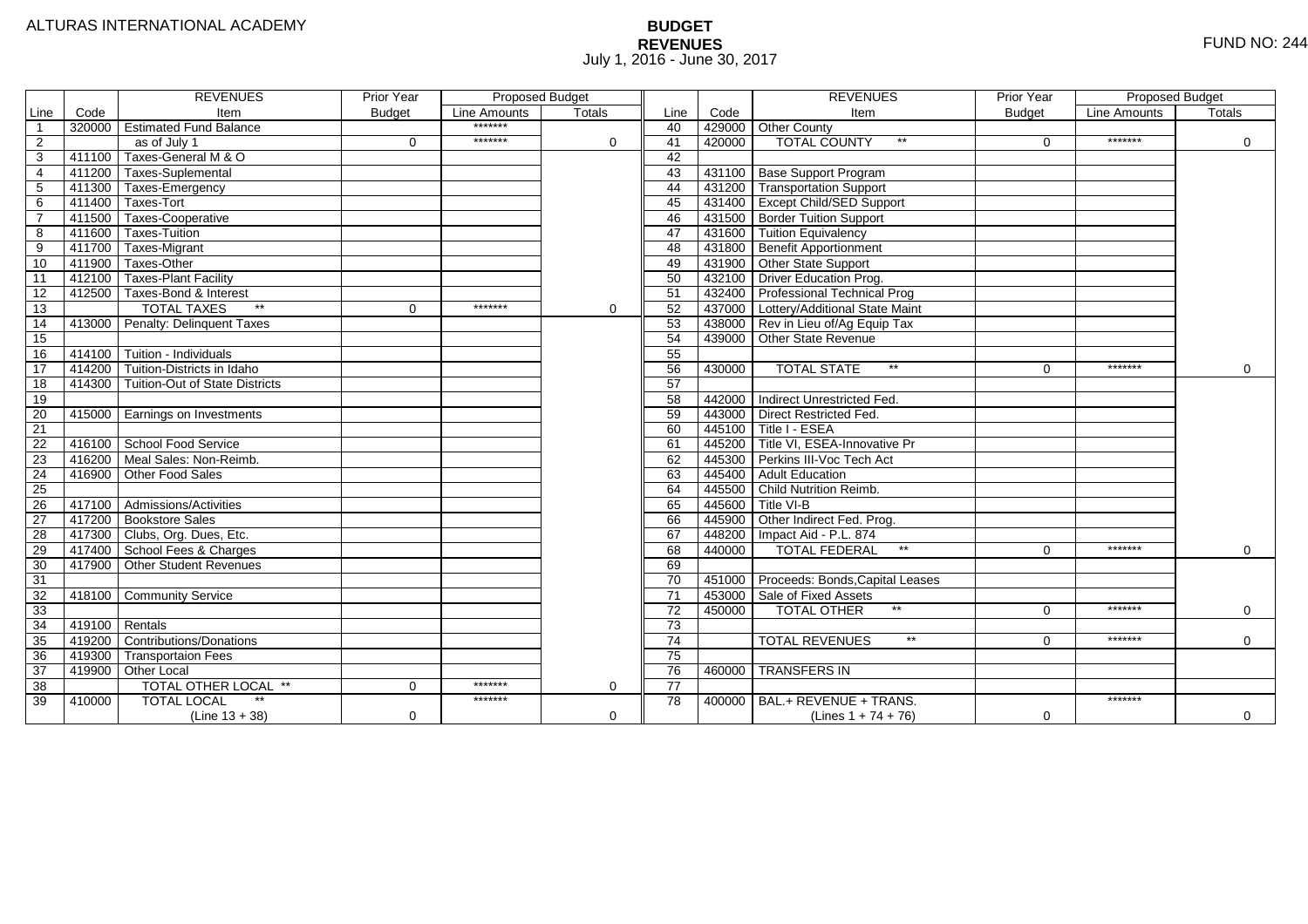# **BUDGET REVENUES** FUND NO: 245 July 1, 2016 - June 30, 2017

|                 |                  | <b>REVENUES</b>                       | Prior Year    | Proposed Budget |             |                 |        | <b>REVENUES</b>                         | Prior Year    | <b>Proposed Budget</b> |          |
|-----------------|------------------|---------------------------------------|---------------|-----------------|-------------|-----------------|--------|-----------------------------------------|---------------|------------------------|----------|
| Line            | Code             | Item                                  | <b>Budget</b> | Line Amounts    | Totals      | Line            | Code   | Item                                    | <b>Budget</b> | Line Amounts           | Totals   |
| $\overline{1}$  |                  | 320000 Estimated Fund Balance         |               | *******         |             | 40              |        | 429000 Other County                     |               |                        |          |
| $\overline{2}$  |                  | as of July 1                          | $\Omega$      | *******         | $\mathbf 0$ | 41              | 420000 | $^{\star\star}$<br><b>TOTAL COUNTY</b>  | $\Omega$      | *******                | $\Omega$ |
| 3               |                  | 411100 Taxes-General M & O            |               |                 |             | 42              |        |                                         |               |                        |          |
| $\overline{4}$  |                  | 411200   Taxes-Suplemental            |               |                 |             | 43              |        | 431100 Base Support Program             |               |                        |          |
| 5               |                  | 411300 Taxes-Emergency                |               |                 |             | 44              |        | 431200 Transportation Support           |               |                        |          |
| 6               |                  | 411400 Taxes-Tort                     |               |                 |             | 45              |        | 431400 Except Child/SED Support         |               |                        |          |
| $\overline{7}$  |                  | 411500 Taxes-Cooperative              |               |                 |             | 46              |        | 431500 Border Tuition Support           |               |                        |          |
| 8               |                  | 411600 Taxes-Tuition                  |               |                 |             | 47              |        | 431600 Tuition Equivalency              |               |                        |          |
| 9               |                  | 411700 Taxes-Migrant                  |               |                 |             | 48              |        | 431800 Benefit Apportionment            |               |                        |          |
| 10              |                  | $-411900$ Taxes-Other                 |               |                 |             | 49              |        | 431900 Other State Support              |               | 40.166CR               |          |
| 11              |                  | 412100 Taxes-Plant Facility           |               |                 |             | 50              |        | 432100 Driver Education Prog.           |               |                        |          |
| 12              |                  | 412500 Taxes-Bond & Interest          |               |                 |             | 51              |        | 432400 Professional Technical Prog      |               |                        |          |
| 13              |                  | <b>TOTAL TAXES</b>                    | $\Omega$      | *******         | 0           | 52              |        | 437000 Lottery/Additional State Maint   |               |                        |          |
| 14              |                  | 413000 Penalty: Delinquent Taxes      |               |                 |             | 53              |        | 438000 Rev in Lieu of/Ag Equip Tax      |               |                        |          |
| 15              |                  |                                       |               |                 |             | 54              |        | 439000 Other State Revenue              |               |                        |          |
| 16              |                  | 414100 Tuition - Individuals          |               |                 |             | 55              |        |                                         |               |                        |          |
| 17              |                  | 414200 Tuition-Districts in Idaho     |               |                 |             | 56              | 430000 | <b>TOTAL STATE</b><br>$\star\star$      | $\Omega$      | *******                | 40,166CR |
| 18              |                  | 414300 Tuition-Out of State Districts |               |                 |             | 57              |        |                                         |               |                        |          |
| 19              |                  |                                       |               |                 |             | 58              |        | 442000 Indirect Unrestricted Fed.       |               |                        |          |
| 20              |                  | 415000 Earnings on Investments        |               |                 |             | 59              |        | 443000 Direct Restricted Fed.           |               |                        |          |
| 21              |                  |                                       |               |                 |             | 60              |        | 445100 Title I - ESEA                   |               |                        |          |
| 22              |                  | 416100 School Food Service            |               |                 |             | 61              |        | $-445200$ Title VI. ESEA-Innovative Pr  |               |                        |          |
| $\overline{23}$ |                  | 416200 Meal Sales: Non-Reimb.         |               |                 |             | 62              |        | 445300 Perkins III-Voc Tech Act         |               |                        |          |
| 24              |                  | 416900 Other Food Sales               |               |                 |             | 63              |        | 445400 Adult Education                  |               |                        |          |
| $\overline{25}$ |                  |                                       |               |                 |             | 64              |        | 445500 Child Nutrition Reimb.           |               |                        |          |
| $\overline{26}$ |                  | 417100 Admissions/Activities          |               |                 |             | 65              |        | 445600 Title VI-B                       |               |                        |          |
| $\overline{27}$ |                  | 417200 Bookstore Sales                |               |                 |             | 66              |        | 445900 Other Indirect Fed. Prog.        |               |                        |          |
| $\overline{28}$ |                  | 417300 Clubs, Org. Dues, Etc.         |               |                 |             | 67              |        | 448200   Impact Aid - P.L. 874          |               |                        |          |
| 29              |                  | 417400 School Fees & Charges          |               |                 |             | 68              | 440000 | $^{\star\star}$<br><b>TOTAL FEDERAL</b> | $\mathbf 0$   | *******                | 0        |
| 30              |                  | 417900 Other Student Revenues         |               |                 |             | 69              |        |                                         |               |                        |          |
| 31              |                  |                                       |               |                 |             | $\overline{70}$ |        | 451000 Proceeds: Bonds, Capital Leases  |               |                        |          |
| 32              |                  | 418100 Community Service              |               |                 |             | $\overline{71}$ |        | 453000 Sale of Fixed Assets             |               |                        |          |
| 33              |                  |                                       |               |                 |             | 72              | 450000 | $^{\star\star}$<br><b>TOTAL OTHER</b>   | $\Omega$      | *******                | 0        |
| 34              | $419100$ Rentals |                                       |               |                 |             | 73              |        |                                         |               |                        |          |
| $\overline{35}$ |                  | 419200 Contributions/Donations        |               |                 |             | 74              |        | $\star\star$<br><b>TOTAL REVENUES</b>   | $\Omega$      | *******                | 40,166CR |
| $\overline{36}$ |                  | 419300 Transportaion Fees             |               |                 |             | 75              |        |                                         |               |                        |          |
| $\overline{37}$ |                  | 419900 Other Local                    |               |                 |             | 76              | 460000 | <b>TRANSFERS IN</b>                     |               |                        |          |
| 38              |                  | TOTAL OTHER LOCAL **                  | $\mathbf 0$   | *******         | 0           | 77              |        |                                         |               |                        |          |
| 39              | 410000           | <b>TOTAL LOCAL</b>                    |               | *******         |             | 78              | 400000 | BAL.+ REVENUE + TRANS.                  |               | *******                |          |
|                 |                  | $(Line 13 + 38)$                      | $\mathbf 0$   |                 | $\Omega$    |                 |        | (Lines $1 + 74 + 76$ )                  | 0             |                        | 40,166CR |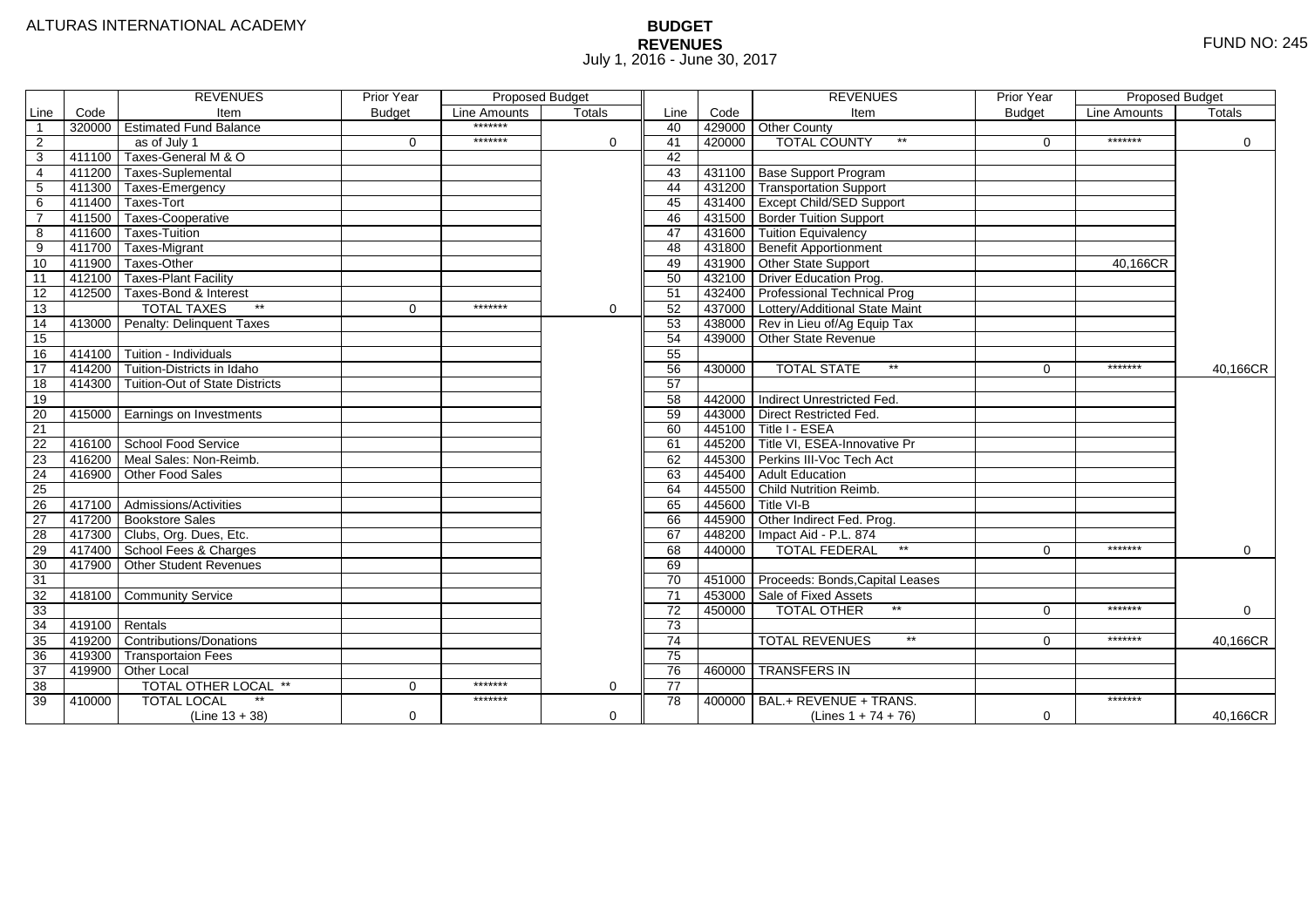# **BUDGET REVENUES** FUND NO: 246 July 1, 2016 - June 30, 2017

|                 |        | <b>REVENUES</b>                       | Prior Year    | <b>Proposed Budget</b> |               |      |        | <b>REVENUES</b>                          | Prior Year    | <b>Proposed Budget</b> |               |
|-----------------|--------|---------------------------------------|---------------|------------------------|---------------|------|--------|------------------------------------------|---------------|------------------------|---------------|
| Line            | Code   | Item                                  | <b>Budget</b> | Line Amounts           | <b>Totals</b> | Line | Code   | Item                                     | <b>Budget</b> | Line Amounts           | <b>Totals</b> |
| $\overline{1}$  |        | 320000   Estimated Fund Balance       |               | *******                |               | 40   |        | 429000 Other County                      |               |                        |               |
| $\overline{2}$  |        | as of July 1                          | $\Omega$      | *******                | $\Omega$      | 41   | 420000 | $^{\star\star}$<br>TOTAL COUNTY          | $\Omega$      | *******                | $\Omega$      |
| 3               | 411100 | Taxes-General M & O                   |               |                        |               | 42   |        |                                          |               |                        |               |
| $\overline{4}$  |        | 411200 Taxes-Suplemental              |               |                        |               | 43   |        | 431100 Base Support Program              |               |                        |               |
| $\overline{5}$  | 411300 | Taxes-Emergency                       |               |                        |               | 44   | 431200 | <b>Transportation Support</b>            |               |                        |               |
| 6               |        | 411400 Taxes-Tort                     |               |                        |               | 45   |        | 431400 Except Child/SED Support          |               |                        |               |
| $\overline{7}$  |        | 411500 Taxes-Cooperative              |               |                        |               | 46   |        | 431500 Border Tuition Support            |               |                        |               |
| $\overline{8}$  | 411600 | Taxes-Tuition                         |               |                        |               | 47   |        | 431600 Tuition Equivalency               |               |                        |               |
| $\overline{9}$  | 411700 | Taxes-Migrant                         |               |                        |               | 48   | 431800 | <b>Benefit Apportionment</b>             |               |                        |               |
| 10              |        | 411900 Taxes-Other                    |               |                        |               | 49   |        | 431900 Other State Support               |               | 5.322CR                |               |
| 11              |        | 412100 Taxes-Plant Facility           |               |                        |               | 50   |        | 432100 Driver Education Prog.            |               |                        |               |
| 12              |        | 412500 Taxes-Bond & Interest          |               |                        |               | 51   |        | 432400 Professional Technical Prog       |               |                        |               |
| 13              |        | <b>TOTAL TAXES</b><br>$\star\star$    | $\Omega$      | *******                | 0             | 52   |        | 437000 Lottery/Additional State Maint    |               |                        |               |
| 14              |        | 413000   Penalty: Delinquent Taxes    |               |                        |               | 53   |        | 438000 Rev in Lieu of/Ag Equip Tax       |               |                        |               |
| 15              |        |                                       |               |                        |               | 54   |        | 439000 Other State Revenue               |               |                        |               |
| 16              | 414100 | Tuition - Individuals                 |               |                        |               | 55   |        |                                          |               |                        |               |
| $\overline{17}$ | 414200 | Tuition-Districts in Idaho            |               |                        |               | 56   | 430000 | <b>TOTAL STATE</b><br>$***$              | $\Omega$      | *******                | 5,322CR       |
| 18              |        | 414300 Tuition-Out of State Districts |               |                        |               | 57   |        |                                          |               |                        |               |
| 19              |        |                                       |               |                        |               | 58   |        | 442000 Indirect Unrestricted Fed.        |               |                        |               |
| 20              |        | 415000 Earnings on Investments        |               |                        |               | 59   |        | 443000 Direct Restricted Fed.            |               |                        |               |
| 21              |        |                                       |               |                        |               | 60   | 445100 | Title I - ESEA                           |               |                        |               |
| $\overline{22}$ |        | 416100 School Food Service            |               |                        |               | 61   |        | $-445200$ Title VI. ESEA-Innovative Pr   |               |                        |               |
| $\overline{23}$ |        | 416200 Meal Sales: Non-Reimb.         |               |                        |               | 62   |        | 445300 Perkins III-Voc Tech Act          |               |                        |               |
| $\overline{24}$ | 416900 | <b>Other Food Sales</b>               |               |                        |               | 63   | 445400 | Adult Education                          |               |                        |               |
| 25              |        |                                       |               |                        |               | 64   |        | 445500 Child Nutrition Reimb.            |               |                        |               |
| $\overline{26}$ |        | 417100 Admissions/Activities          |               |                        |               | 65   | 445600 | Title VI-B                               |               |                        |               |
| 27              |        | 417200 Bookstore Sales                |               |                        |               | 66   |        | 445900 Other Indirect Fed. Prog.         |               |                        |               |
| $\overline{28}$ |        | 417300 Clubs, Org. Dues, Etc.         |               |                        |               | 67   | 448200 | Impact Aid - P.L. 874                    |               |                        |               |
| 29              |        | 417400 School Fees & Charges          |               |                        |               | 68   | 440000 | $***$<br><b>TOTAL FEDERAL</b>            | $\Omega$      | *******                | 0             |
| 30              | 417900 | <b>Other Student Revenues</b>         |               |                        |               | 69   |        |                                          |               |                        |               |
| 31              |        |                                       |               |                        |               | 70   | 451000 | Proceeds: Bonds, Capital Leases          |               |                        |               |
| 32              | 418100 | <b>Community Service</b>              |               |                        |               | 71   | 453000 | Sale of Fixed Assets                     |               |                        |               |
| 33              |        |                                       |               |                        |               | 72   | 450000 | $\star\star$<br><b>TOTAL OTHER</b>       | $\Omega$      | *******                | $\Omega$      |
| 34              |        | $419100$ Rentals                      |               |                        |               | 73   |        |                                          |               |                        |               |
| $\overline{35}$ |        | 419200 Contributions/Donations        |               |                        |               | 74   |        | $^{\star\star}$<br><b>TOTAL REVENUES</b> | $\Omega$      | *******                | 5,322CR       |
| $\overline{36}$ | 419300 | <b>Transportaion Fees</b>             |               |                        |               | 75   |        |                                          |               |                        |               |
| 37              | 419900 | Other Local                           |               |                        |               | 76   | 460000 | <b>TRANSFERS IN</b>                      |               |                        |               |
| $\overline{38}$ |        | TOTAL OTHER LOCAL **                  | $\Omega$      | *******                | 0             | 77   |        |                                          |               |                        |               |
| 39              | 410000 | <b>TOTAL LOCAL</b>                    |               | *******                |               | 78   | 400000 | BAL.+ REVENUE + TRANS.                   |               | *******                |               |
|                 |        | (Line $13 + 38$ )                     | $\mathbf 0$   |                        | $\Omega$      |      |        | $(Lines 1 + 74 + 76)$                    | $\mathbf 0$   |                        | 5,322CR       |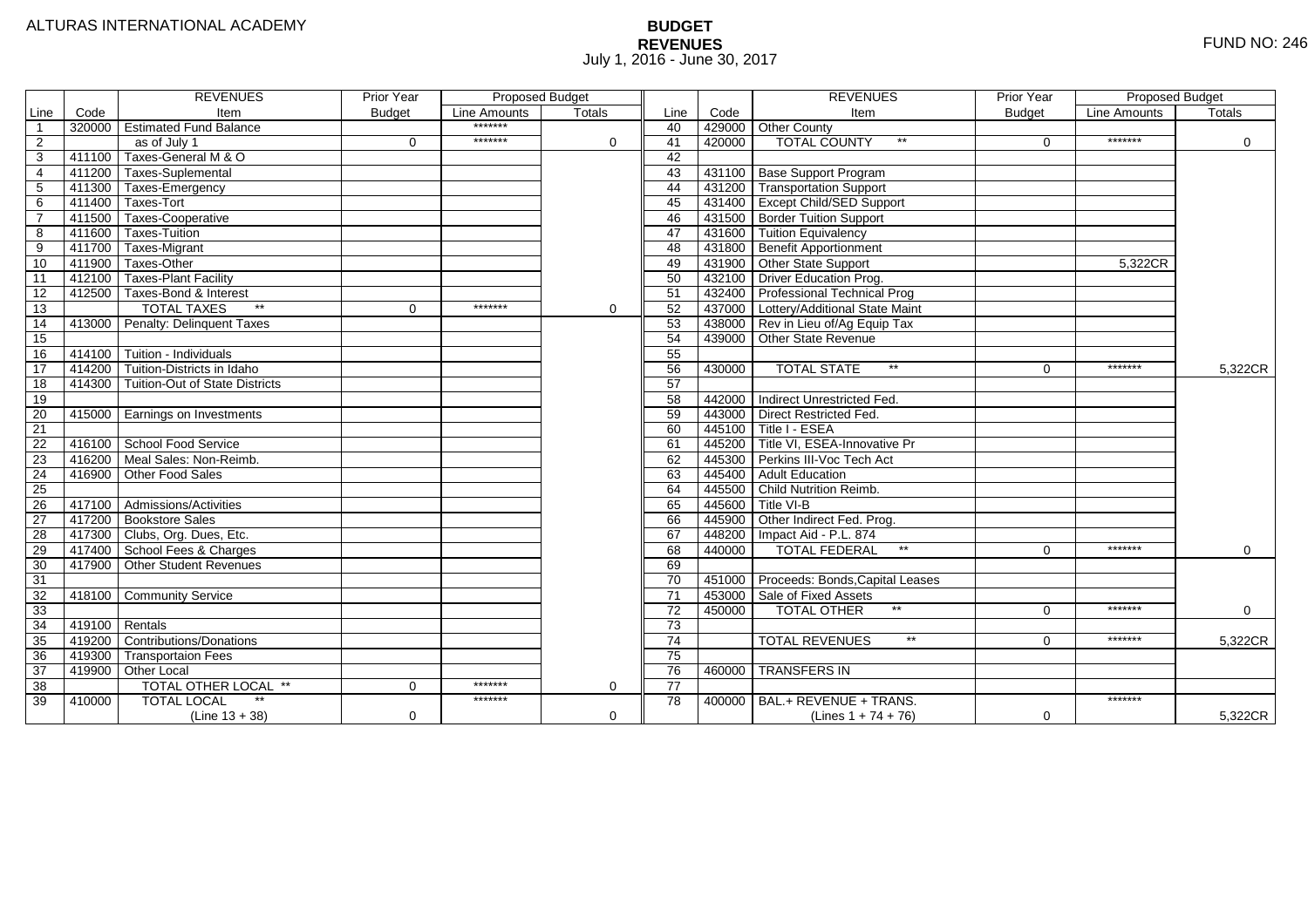# **BUDGET REVENUES** FUND NO: 251 July 1, 2016 - June 30, 2017

|                |                  | <b>REVENUES</b>                       | <b>Prior Year</b> | Proposed Budget<br>Line Amounts<br>Totals |              |                 |        | <b>REVENUES</b>                          | <b>Prior Year</b> | <b>Proposed Budget</b> |             |
|----------------|------------------|---------------------------------------|-------------------|-------------------------------------------|--------------|-----------------|--------|------------------------------------------|-------------------|------------------------|-------------|
| Line           | Code             | Item                                  | <b>Budget</b>     |                                           |              | Line            | Code   | Item                                     | <b>Budget</b>     | Line Amounts           | Totals      |
| $\overline{1}$ |                  | 320000 Estimated Fund Balance         |                   | *******                                   |              | 40              |        | 429000 Other County                      |                   |                        |             |
| 2              |                  | as of July 1                          | $\Omega$          | *******                                   | $\mathbf{0}$ | 41              | 420000 | <b>TOTAL COUNTY</b><br>$***$             | $\Omega$          | *******                | $\Omega$    |
| 3              | 411100           | Taxes-General M & O                   |                   |                                           |              | 42              |        |                                          |                   |                        |             |
| $\overline{4}$ | 411200           | Taxes-Suplemental                     |                   |                                           |              | $\overline{43}$ |        | 431100 Base Support Program              |                   |                        |             |
| 5              |                  | 411300 Taxes-Emergency                |                   |                                           |              | 44              |        | 431200 Transportation Support            |                   |                        |             |
| 6              |                  | 411400 Taxes-Tort                     |                   |                                           |              | 45              |        | 431400 Except Child/SED Support          |                   |                        |             |
| $\overline{7}$ |                  | 411500 Taxes-Cooperative              |                   |                                           |              | 46              |        | 431500 Border Tuition Support            |                   |                        |             |
| 8              | 411600           | Taxes-Tuition                         |                   |                                           |              | 47              |        | 431600 Tuition Equivalency               |                   |                        |             |
| 9              |                  | 411700 Taxes-Migrant                  |                   |                                           |              | 48              |        | 431800 Benefit Apportionment             |                   |                        |             |
| 10             | 411900           | Taxes-Other                           |                   |                                           |              | 49              |        | 431900 Other State Support               |                   |                        |             |
| 11             | 412100           | Taxes-Plant Facility                  |                   |                                           |              | 50              |        | 432100 Driver Education Prog.            |                   |                        |             |
| 12             | 412500           | Taxes-Bond & Interest                 |                   |                                           |              | 51              |        | 432400 Professional Technical Prog       |                   |                        |             |
| 13             |                  | $\ast\ast$<br><b>TOTAL TAXES</b>      | $\mathbf 0$       | *******                                   | 0            | 52              |        | 437000 Lottery/Additional State Maint    |                   |                        |             |
| 14             |                  | 413000 Penalty: Delinquent Taxes      |                   |                                           |              | 53              |        | 438000 Rev in Lieu of/Ag Equip Tax       |                   |                        |             |
| 15             |                  |                                       |                   |                                           |              | 54              |        | 439000 Other State Revenue               |                   |                        |             |
| 16             | 414100           | Tuition - Individuals                 |                   |                                           |              | 55              |        |                                          |                   |                        |             |
| 17             | 414200           | Tuition-Districts in Idaho            |                   |                                           |              | 56              | 430000 | <b>TOTAL STATE</b><br>$**$               | $\Omega$          | *******                | $\mathbf 0$ |
| 18             | 414300           | <b>Tuition-Out of State Districts</b> |                   |                                           |              | 57              |        |                                          |                   |                        |             |
| 19             |                  |                                       |                   |                                           |              | 58              |        | 442000 Indirect Unrestricted Fed.        |                   |                        |             |
| 20             |                  | 415000 Earnings on Investments        |                   |                                           |              | 59              |        | 443000 Direct Restricted Fed.            |                   |                        |             |
| 21             |                  |                                       |                   |                                           |              | 60              |        | $-445100$ Title I - ESEA                 |                   |                        |             |
| 22             |                  | 416100 School Food Service            |                   |                                           |              | 61              |        | 445200 Title VI, ESEA-Innovative Pr      |                   |                        |             |
| 23             |                  | 416200 Meal Sales: Non-Reimb.         |                   |                                           |              | 62              |        | 445300 Perkins III-Voc Tech Act          |                   |                        |             |
| 24             |                  | 416900 Other Food Sales               |                   |                                           |              | 63              |        | 445400 Adult Education                   |                   |                        |             |
| 25             |                  |                                       |                   |                                           |              | 64              |        | 445500 Child Nutrition Reimb.            |                   |                        |             |
| 26             |                  | 417100 Admissions/Activities          |                   |                                           |              | 65              |        | 445600 Title VI-B                        |                   |                        |             |
| 27             |                  | 417200 Bookstore Sales                |                   |                                           |              | 66              | 445900 | Other Indirect Fed. Prog.                |                   |                        |             |
| 28             |                  | 417300 Clubs, Org. Dues, Etc.         |                   |                                           |              | 67              | 448200 | Impact Aid - P.L. 874                    |                   |                        |             |
| 29             |                  | 417400 School Fees & Charges          |                   |                                           |              | 68              | 440000 | $\star\star$<br><b>TOTAL FEDERAL</b>     | $\Omega$          | *******                | $\mathbf 0$ |
| 30             | 417900           | <b>Other Student Revenues</b>         |                   |                                           |              | 69              |        |                                          |                   |                        |             |
| 31             |                  |                                       |                   |                                           |              | $\overline{70}$ |        | 451000 Proceeds: Bonds, Capital Leases   |                   |                        |             |
| 32             |                  | 418100 Community Service              |                   |                                           |              | $\overline{71}$ | 453000 | Sale of Fixed Assets                     |                   |                        |             |
| 33             |                  |                                       |                   |                                           |              | 72              | 450000 | $**$<br><b>TOTAL OTHER</b>               | $\Omega$          | *******                | $\mathbf 0$ |
| 34             | $419100$ Rentals |                                       |                   |                                           |              | 73              |        |                                          |                   |                        |             |
| 35             |                  | 419200 Contributions/Donations        |                   |                                           |              | 74              |        | $^{\star\star}$<br><b>TOTAL REVENUES</b> | 0                 | *******                | $\Omega$    |
| 36             | 419300           | <b>Transportaion Fees</b>             |                   |                                           |              | 75              |        |                                          |                   |                        |             |
| 37             |                  | 419900 Other Local                    |                   |                                           |              | 76              | 460000 | <b>TRANSFERS IN</b>                      |                   |                        |             |
| 38             |                  | TOTAL OTHER LOCAL **                  | $\mathbf 0$       | *******                                   | 0            | 77              |        |                                          |                   |                        |             |
| 39             | 410000           | $\star\star$<br><b>TOTAL LOCAL</b>    |                   | *******                                   |              | 78              |        | $400000$ BAL.+ REVENUE + TRANS.          |                   | *******                |             |
|                |                  | $(Line 13 + 38)$                      | $\mathbf 0$       |                                           | 0            |                 |        | (Lines $1 + 74 + 76$ )                   | $\Omega$          |                        | $\mathbf 0$ |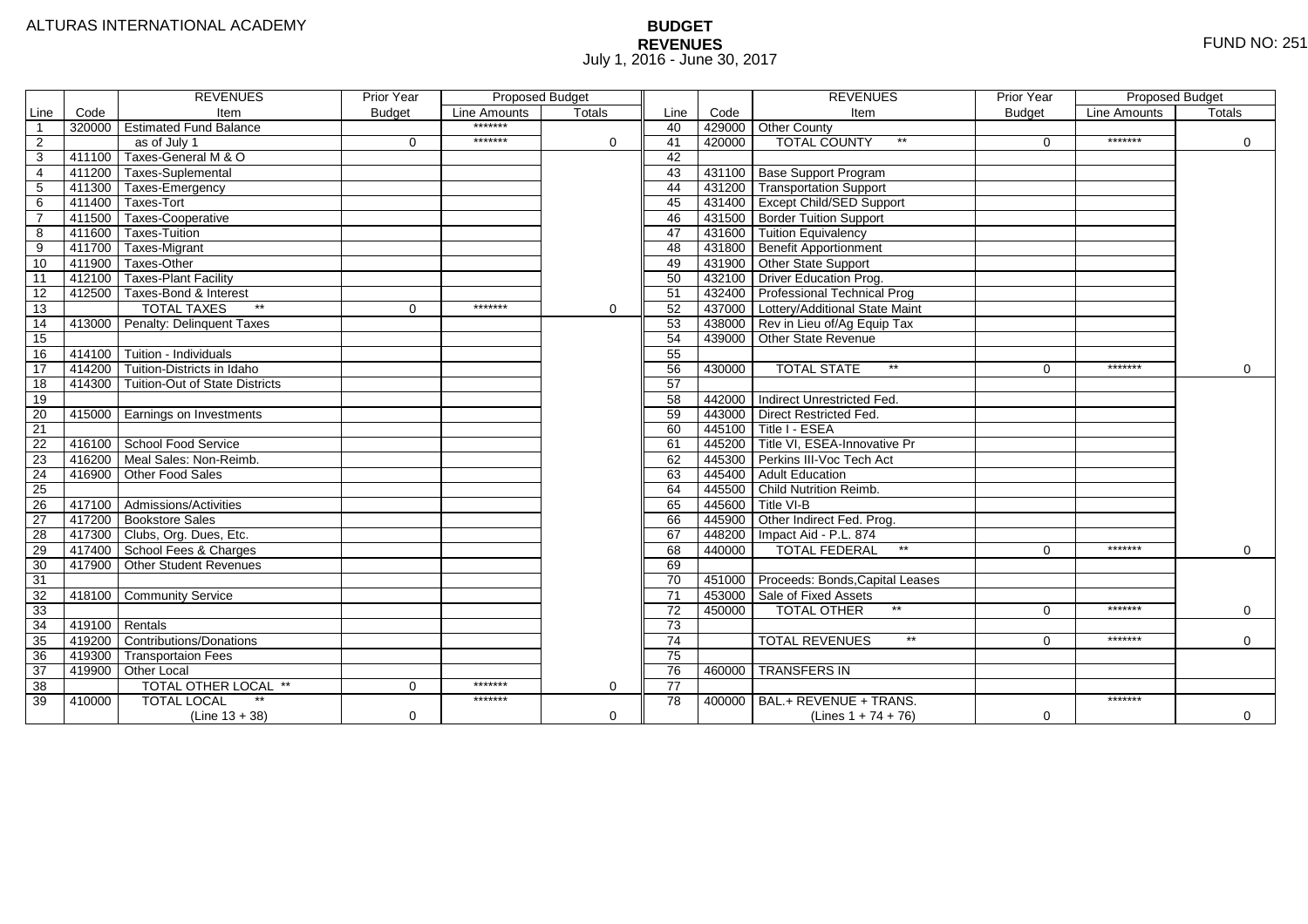# **BUDGET REVENUES** FUND NO: 257 July 1, 2016 - June 30, 2017

|                 |        | <b>REVENUES</b>                       | Prior Year    | <b>Proposed Budget</b> |          |                 |        | <b>REVENUES</b>                        | <b>Prior Year</b> | <b>Proposed Budget</b> |             |
|-----------------|--------|---------------------------------------|---------------|------------------------|----------|-----------------|--------|----------------------------------------|-------------------|------------------------|-------------|
| Line            | Code   | Item                                  | <b>Budget</b> | Line Amounts           | Totals   | Line            | Code   | Item                                   | <b>Budget</b>     | <b>Line Amounts</b>    | Totals      |
|                 | 320000 | <b>Estimated Fund Balance</b>         |               | *******                |          | 40              |        | 429000 Other County                    |                   |                        |             |
| 2               |        | as of July 1                          | $\Omega$      | *******                | $\Omega$ | 41              | 420000 | <b>TOTAL COUNTY</b><br>$***$           | $\Omega$          | *******                | $\Omega$    |
| 3               | 411100 | Taxes-General M & O                   |               |                        |          | 42              |        |                                        |                   |                        |             |
| 4               | 411200 | <b>Taxes-Suplemental</b>              |               |                        |          | 43              |        | 431100 Base Support Program            |                   |                        |             |
| 5               | 411300 | Taxes-Emergency                       |               |                        |          | 44              |        | 431200 Transportation Support          |                   |                        |             |
| 6               | 411400 | Taxes-Tort                            |               |                        |          | 45              |        | 431400 Except Child/SED Support        |                   |                        |             |
|                 | 411500 | Taxes Cooperative                     |               |                        |          | 46              |        | 431500 Border Tuition Support          |                   |                        |             |
| 8               | 411600 | Taxes-Tuition                         |               |                        |          | 47              |        | 431600 Tuition Equivalency             |                   |                        |             |
| 9               | 411700 | Taxes-Migrant                         |               |                        |          | 48              |        | 431800 Benefit Apportionment           |                   |                        |             |
| 10              | 411900 | Taxes-Other                           |               |                        |          | 49              |        | 431900 Other State Support             |                   |                        |             |
| 11              | 412100 | Taxes-Plant Facility                  |               |                        |          | 50              |        | 432100 Driver Education Prog.          |                   |                        |             |
| 12              | 412500 | Taxes-Bond & Interest                 |               |                        |          | 51              |        | 432400 Professional Technical Prog     |                   |                        |             |
| 13              |        | $*$<br><b>TOTAL TAXES</b>             | 0             | *******                | 0        | 52              |        | 437000 Lottery/Additional State Maint  |                   |                        |             |
| 14              | 413000 | Penalty: Delinquent Taxes             |               |                        |          | 53              |        | 438000 Rev in Lieu of/Ag Equip Tax     |                   |                        |             |
| 15              |        |                                       |               |                        |          | 54              |        | 439000 Other State Revenue             |                   |                        |             |
| 16              | 414100 | Tuition - Individuals                 |               |                        |          | 55              |        |                                        |                   |                        |             |
| $\overline{17}$ | 414200 | Tuition-Districts in Idaho            |               |                        |          | 56              | 430000 | $**$<br><b>TOTAL STATE</b>             | $\Omega$          | *******                | $\mathbf 0$ |
| 18              | 414300 | <b>Tuition-Out of State Districts</b> |               |                        |          | 57              |        |                                        |                   |                        |             |
| 19              |        |                                       |               |                        |          | 58              |        | 442000 Indirect Unrestricted Fed.      |                   |                        |             |
| 20              |        | 415000   Earnings on Investments      |               |                        |          | 59              |        | 443000 Direct Restricted Fed.          |                   |                        |             |
| 21              |        |                                       |               |                        |          | 60              |        | $445100$ Title I - ESEA                |                   |                        |             |
| 22              |        | 416100 School Food Service            |               |                        |          | 61              |        | 445200 Title VI, ESEA-Innovative Pr    |                   |                        |             |
| 23              | 416200 | Meal Sales: Non-Reimb.                |               |                        |          | 62              |        | 445300 Perkins III-Voc Tech Act        |                   |                        |             |
| 24              | 416900 | Other Food Sales                      |               |                        |          | 63              |        | 445400 Adult Education                 |                   |                        |             |
| 25              |        |                                       |               |                        |          | 64              |        | 445500 Child Nutrition Reimb.          |                   |                        |             |
| 26              |        | 417100 Admissions/Activities          |               |                        |          | 65              |        | 445600 Title VI-B                      |                   | 26,900CR               |             |
| $\overline{27}$ | 417200 | <b>Bookstore Sales</b>                |               |                        |          | 66              |        | 445900 Other Indirect Fed. Prog.       |                   |                        |             |
| 28              | 417300 | Clubs, Org. Dues, Etc.                |               |                        |          | 67              |        | 448200   Impact Aid - P.L. 874         |                   |                        |             |
| 29              | 417400 | School Fees & Charges                 |               |                        |          | 68              | 440000 | $\star\star$<br><b>TOTAL FEDERAL</b>   | $\Omega$          | *******                | 26,900CR    |
| 30              | 417900 | <b>Other Student Revenues</b>         |               |                        |          | 69              |        |                                        |                   |                        |             |
| $\overline{31}$ |        |                                       |               |                        |          | 70              |        | 451000 Proceeds: Bonds, Capital Leases |                   |                        |             |
| 32              | 418100 | Community Service                     |               |                        |          | $\overline{71}$ |        | 453000 Sale of Fixed Assets            |                   |                        |             |
| 33              |        |                                       |               |                        |          | 72              | 450000 | $**$<br><b>TOTAL OTHER</b>             | $\Omega$          | *******                | $\mathbf 0$ |
| 34              | 419100 | Rentals                               |               |                        |          | 73              |        |                                        |                   |                        |             |
| 35              | 419200 | Contributions/Donations               |               |                        |          | 74              |        | $***$<br><b>TOTAL REVENUES</b>         | 0                 | *******                | 26,900CR    |
| 36              | 419300 | <b>Transportaion Fees</b>             |               |                        |          | 75              |        |                                        |                   |                        |             |
| 37              | 419900 | Other Local                           |               |                        |          | 76              |        | 460000 TRANSFERS IN                    |                   |                        |             |
| 38              |        | TOTAL OTHER LOCAL **                  | 0             | *******                | 0        | 77              |        |                                        |                   |                        |             |
| 39              | 410000 | <b>TOTAL LOCAL</b><br>$^{\star\star}$ |               | *******                |          | 78              |        | 400000 BAL.+ REVENUE + TRANS.          |                   | *******                |             |
|                 |        | $(Line 13 + 38)$                      | 0             |                        | 0        |                 |        | (Lines $1 + 74 + 76$ )                 | $\Omega$          |                        | 26,900CR    |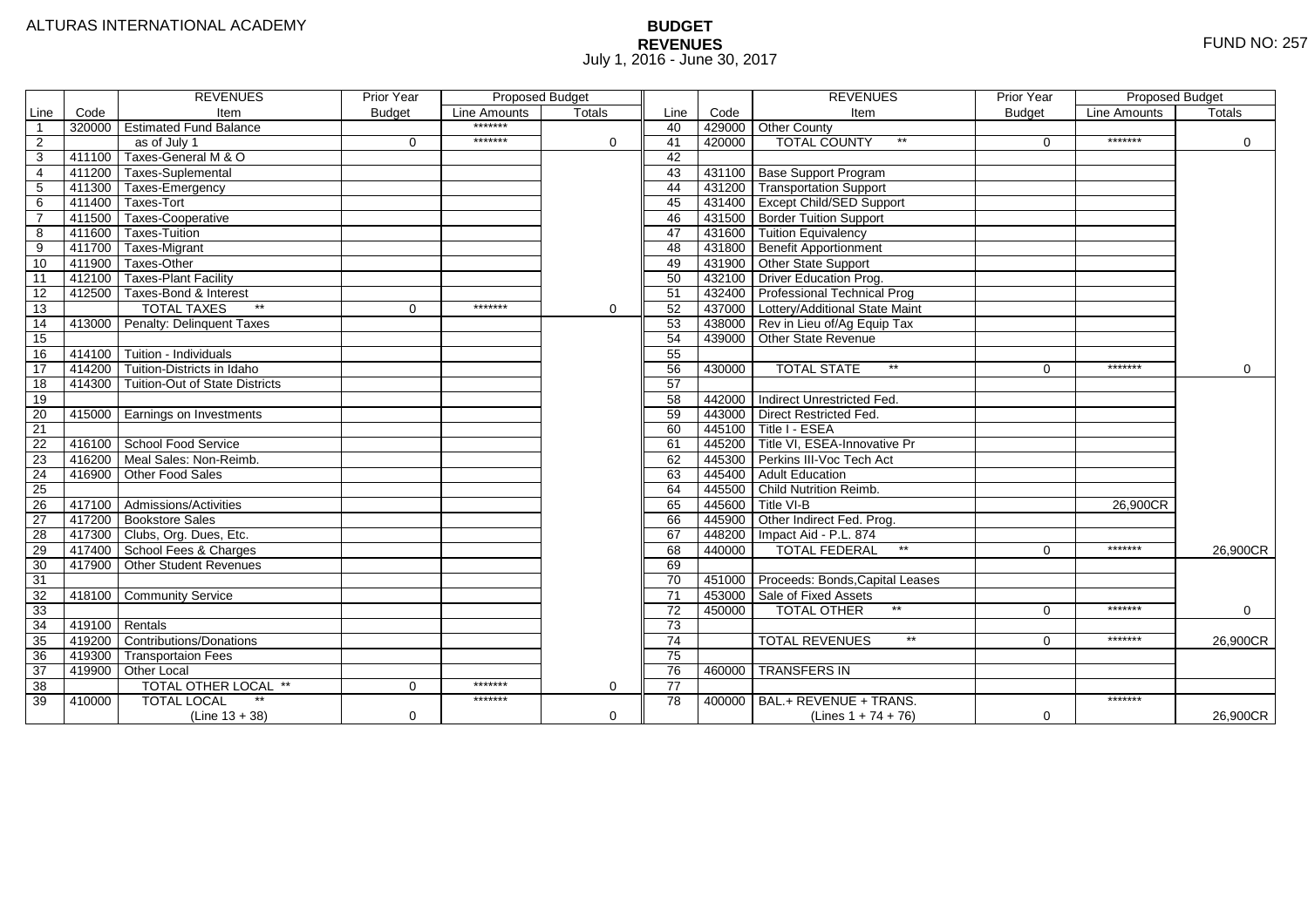# **BUDGET REVENUES** FUND NO: 270 July 1, 2016 - June 30, 2017

|                |                  | <b>REVENUES</b>                       | <b>Prior Year</b> | Proposed Budget<br>Line Amounts<br>Totals |              |                 |        | <b>REVENUES</b>                          | <b>Prior Year</b> | <b>Proposed Budget</b> |             |
|----------------|------------------|---------------------------------------|-------------------|-------------------------------------------|--------------|-----------------|--------|------------------------------------------|-------------------|------------------------|-------------|
| Line           | Code             | Item                                  | <b>Budget</b>     |                                           |              | Line            | Code   | Item                                     | <b>Budget</b>     | Line Amounts           | Totals      |
| $\overline{1}$ |                  | 320000 Estimated Fund Balance         |                   | *******                                   |              | 40              |        | 429000 Other County                      |                   |                        |             |
| 2              |                  | as of July 1                          | $\Omega$          | *******                                   | $\mathbf{0}$ | 41              | 420000 | <b>TOTAL COUNTY</b><br>$***$             | $\Omega$          | *******                | $\Omega$    |
| 3              | 411100           | Taxes-General M & O                   |                   |                                           |              | 42              |        |                                          |                   |                        |             |
| $\overline{4}$ | 411200           | Taxes-Suplemental                     |                   |                                           |              | $\overline{43}$ |        | 431100 Base Support Program              |                   |                        |             |
| 5              |                  | 411300 Taxes-Emergency                |                   |                                           |              | 44              |        | 431200 Transportation Support            |                   |                        |             |
| 6              |                  | 411400 Taxes-Tort                     |                   |                                           |              | 45              |        | 431400 Except Child/SED Support          |                   |                        |             |
| $\overline{7}$ |                  | 411500 Taxes-Cooperative              |                   |                                           |              | 46              |        | 431500 Border Tuition Support            |                   |                        |             |
| 8              | 411600           | Taxes-Tuition                         |                   |                                           |              | 47              |        | 431600 Tuition Equivalency               |                   |                        |             |
| 9              |                  | 411700 Taxes-Migrant                  |                   |                                           |              | 48              |        | 431800 Benefit Apportionment             |                   |                        |             |
| 10             | 411900           | Taxes-Other                           |                   |                                           |              | 49              |        | 431900 Other State Support               |                   |                        |             |
| 11             | 412100           | Taxes-Plant Facility                  |                   |                                           |              | 50              |        | 432100 Driver Education Prog.            |                   |                        |             |
| 12             | 412500           | Taxes-Bond & Interest                 |                   |                                           |              | 51              |        | 432400 Professional Technical Prog       |                   |                        |             |
| 13             |                  | $\ast\ast$<br><b>TOTAL TAXES</b>      | $\mathbf 0$       | *******                                   | 0            | 52              |        | 437000 Lottery/Additional State Maint    |                   |                        |             |
| 14             |                  | 413000 Penalty: Delinquent Taxes      |                   |                                           |              | 53              |        | 438000 Rev in Lieu of/Ag Equip Tax       |                   |                        |             |
| 15             |                  |                                       |                   |                                           |              | 54              |        | 439000 Other State Revenue               |                   |                        |             |
| 16             | 414100           | Tuition - Individuals                 |                   |                                           |              | 55              |        |                                          |                   |                        |             |
| 17             | 414200           | Tuition-Districts in Idaho            |                   |                                           |              | 56              | 430000 | <b>TOTAL STATE</b><br>$**$               | $\Omega$          | *******                | $\mathbf 0$ |
| 18             | 414300           | <b>Tuition-Out of State Districts</b> |                   |                                           |              | 57              |        |                                          |                   |                        |             |
| 19             |                  |                                       |                   |                                           |              | 58              |        | 442000 Indirect Unrestricted Fed.        |                   |                        |             |
| 20             |                  | 415000 Earnings on Investments        |                   |                                           |              | 59              |        | 443000 Direct Restricted Fed.            |                   |                        |             |
| 21             |                  |                                       |                   |                                           |              | 60              |        | $-445100$ Title I - ESEA                 |                   |                        |             |
| 22             |                  | 416100 School Food Service            |                   |                                           |              | 61              |        | 445200 Title VI, ESEA-Innovative Pr      |                   |                        |             |
| 23             |                  | 416200 Meal Sales: Non-Reimb.         |                   |                                           |              | 62              |        | 445300 Perkins III-Voc Tech Act          |                   |                        |             |
| 24             |                  | 416900 Other Food Sales               |                   |                                           |              | 63              |        | 445400 Adult Education                   |                   |                        |             |
| 25             |                  |                                       |                   |                                           |              | 64              |        | 445500 Child Nutrition Reimb.            |                   |                        |             |
| 26             |                  | 417100 Admissions/Activities          |                   |                                           |              | 65              |        | 445600 Title VI-B                        |                   |                        |             |
| 27             |                  | 417200 Bookstore Sales                |                   |                                           |              | 66              | 445900 | Other Indirect Fed. Prog.                |                   |                        |             |
| 28             |                  | 417300 Clubs, Org. Dues, Etc.         |                   |                                           |              | 67              | 448200 | Impact Aid - P.L. 874                    |                   |                        |             |
| 29             |                  | 417400 School Fees & Charges          |                   |                                           |              | 68              | 440000 | $\star\star$<br><b>TOTAL FEDERAL</b>     | $\Omega$          | *******                | $\mathbf 0$ |
| 30             | 417900           | <b>Other Student Revenues</b>         |                   |                                           |              | 69              |        |                                          |                   |                        |             |
| 31             |                  |                                       |                   |                                           |              | $\overline{70}$ |        | 451000 Proceeds: Bonds, Capital Leases   |                   |                        |             |
| 32             |                  | 418100 Community Service              |                   |                                           |              | $\overline{71}$ | 453000 | Sale of Fixed Assets                     |                   |                        |             |
| 33             |                  |                                       |                   |                                           |              | 72              | 450000 | $**$<br><b>TOTAL OTHER</b>               | $\Omega$          | *******                | $\mathbf 0$ |
| 34             | $419100$ Rentals |                                       |                   |                                           |              | 73              |        |                                          |                   |                        |             |
| 35             |                  | 419200 Contributions/Donations        |                   |                                           |              | 74              |        | $^{\star\star}$<br><b>TOTAL REVENUES</b> | 0                 | *******                | $\Omega$    |
| 36             | 419300           | <b>Transportaion Fees</b>             |                   |                                           |              | 75              |        |                                          |                   |                        |             |
| 37             |                  | 419900 Other Local                    |                   |                                           |              | 76              | 460000 | <b>TRANSFERS IN</b>                      |                   |                        |             |
| 38             |                  | TOTAL OTHER LOCAL **                  | $\mathbf 0$       | *******                                   | 0            | 77              |        |                                          |                   |                        |             |
| 39             | 410000           | $\star\star$<br><b>TOTAL LOCAL</b>    |                   | *******                                   |              | 78              |        | $400000$ BAL.+ REVENUE + TRANS.          |                   | *******                |             |
|                |                  | $(Line 13 + 38)$                      | $\mathbf 0$       |                                           | 0            |                 |        | (Lines $1 + 74 + 76$ )                   | $\Omega$          |                        | $\mathbf 0$ |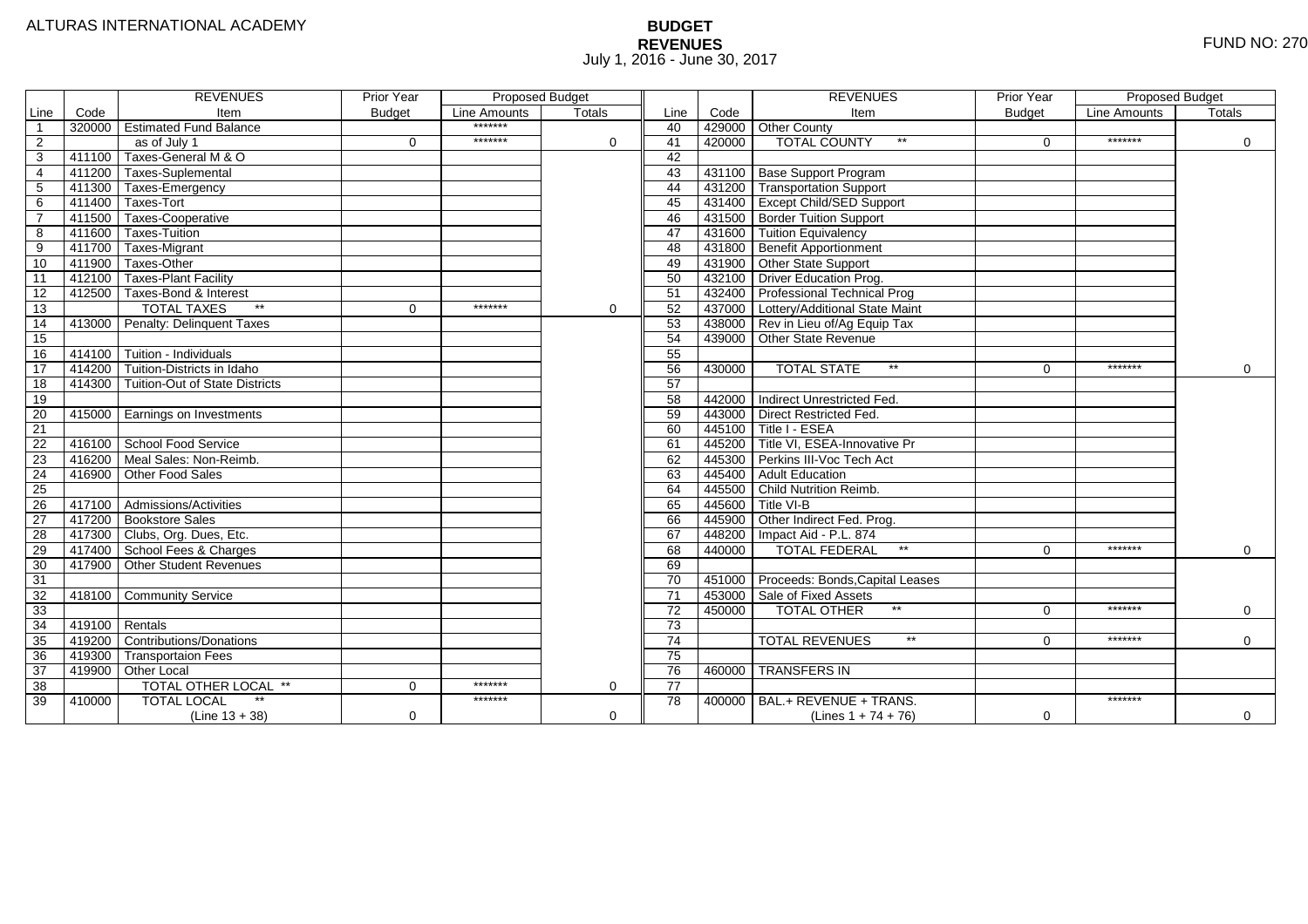# **BUDGET REVENUES** FUND NO: 271 July 1, 2016 - June 30, 2017

|                         |        | <b>REVENUES</b>                         | <b>Prior Year</b> | Proposed Budget |               |                 |        | <b>REVENUES</b>                        | <b>Prior Year</b> | Proposed Budget |             |
|-------------------------|--------|-----------------------------------------|-------------------|-----------------|---------------|-----------------|--------|----------------------------------------|-------------------|-----------------|-------------|
| Line                    | Code   | Item                                    | <b>Budget</b>     | Line Amounts    | <b>Totals</b> | Line            | Code   | Item                                   | <b>Budget</b>     | Line Amounts    | Totals      |
| $\overline{\mathbf{1}}$ |        | 320000 Estimated Fund Balance           |                   | *******         |               | 40              | 429000 | <b>Other County</b>                    |                   |                 |             |
| 2                       |        | as of July 1                            | $\Omega$          | *******         | $\mathbf 0$   | 41              | 420000 | $^{\star\star}$<br><b>TOTAL COUNTY</b> | $\Omega$          | *******         | $\Omega$    |
| $\overline{3}$          |        | 411100 Taxes-General M & O              |                   |                 |               | 42              |        |                                        |                   |                 |             |
| $\overline{4}$          |        | 411200 Taxes-Suplemental                |                   |                 |               | 43              | 431100 | Base Support Program                   |                   |                 |             |
| $\overline{5}$          |        | 411300 Taxes-Emergency                  |                   |                 |               | 44              | 431200 | <b>Transportation Support</b>          |                   |                 |             |
| 6                       |        | 411400 Taxes-Tort                       |                   |                 |               | 45              |        | 431400 Except Child/SED Support        |                   |                 |             |
| $\overline{7}$          |        | 411500 Taxes-Cooperative                |                   |                 |               | 46              |        | 431500 Border Tuition Support          |                   |                 |             |
| 8                       |        | 411600 Taxes-Tuition                    |                   |                 |               | 47              |        | 431600 Tuition Equivalency             |                   |                 |             |
| $\overline{9}$          |        | 411700 Taxes-Migrant                    |                   |                 |               | 48              | 431800 | Benefit Apportionment                  |                   |                 |             |
| 10                      |        | 411900 Taxes-Other                      |                   |                 |               | 49              |        | 431900 Other State Support             |                   |                 |             |
| $\overline{11}$         |        | 412100 Taxes-Plant Facility             |                   |                 |               | 50              |        | 432100 Driver Education Prog.          |                   |                 |             |
| 12                      |        | 412500 Taxes-Bond & Interest            |                   |                 |               | 51              |        | 432400 Professional Technical Prog     |                   |                 |             |
| 13                      |        | $\star\star$<br><b>TOTAL TAXES</b>      | $\mathbf 0$       | *******         | 0             | 52              | 437000 | Lottery/Additional State Maint         |                   |                 |             |
| 14                      |        | 413000 Penalty: Delinquent Taxes        |                   |                 |               | 53              |        | 438000 Rev in Lieu of/Ag Equip Tax     |                   |                 |             |
| 15                      |        |                                         |                   |                 |               | 54              | 439000 | Other State Revenue                    |                   |                 |             |
| 16                      |        | 414100 Tuition - Individuals            |                   |                 |               | 55              |        |                                        |                   |                 |             |
| $\overline{17}$         |        | 414200 Tuition-Districts in Idaho       |                   |                 |               | 56              | 430000 | $^{\star\star}$<br><b>TOTAL STATE</b>  | $\Omega$          | *******         | $\mathbf 0$ |
| 18                      |        | 414300   Tuition-Out of State Districts |                   |                 |               | 57              |        |                                        |                   |                 |             |
| 19                      |        |                                         |                   |                 |               | 58              | 442000 | Indirect Unrestricted Fed.             |                   |                 |             |
| 20                      |        | 415000 Earnings on Investments          |                   |                 |               | 59              |        | 443000 Direct Restricted Fed.          |                   |                 |             |
| 21                      |        |                                         |                   |                 |               | 60              | 445100 | Title I - ESEA                         |                   |                 |             |
| $\overline{22}$         |        | 416100 School Food Service              |                   |                 |               | 61              | 445200 | Title VI, ESEA-Innovative Pr           |                   |                 |             |
| 23                      |        | 416200 Meal Sales: Non-Reimb.           |                   |                 |               | 62              |        | 445300 Perkins III-Voc Tech Act        |                   |                 |             |
| $\overline{24}$         | 416900 | Other Food Sales                        |                   |                 |               | 63              | 445400 | Adult Education                        |                   |                 |             |
| $\overline{25}$         |        |                                         |                   |                 |               | 64              | 445500 | Child Nutrition Reimb.                 |                   |                 |             |
| 26                      |        | 417100   Admissions/Activities          |                   |                 |               | 65              | 445600 | Title VI-B                             |                   |                 |             |
| $\overline{27}$         |        | 417200 Bookstore Sales                  |                   |                 |               | 66              | 445900 | Other Indirect Fed. Prog.              |                   | 16.140CR        |             |
| $\overline{28}$         |        | 417300 Clubs, Org. Dues, Etc.           |                   |                 |               | 67              | 448200 | Impact Aid - P.L. 874                  |                   |                 |             |
| 29                      |        | 417400 School Fees & Charges            |                   |                 |               | 68              | 440000 | $\star\star$<br><b>TOTAL FEDERAL</b>   | $\Omega$          | *******         | 16.140CR    |
| 30                      | 417900 | <b>Other Student Revenues</b>           |                   |                 |               | 69              |        |                                        |                   |                 |             |
| 31                      |        |                                         |                   |                 |               | 70              | 451000 | Proceeds: Bonds, Capital Leases        |                   |                 |             |
| 32                      | 418100 | <b>Community Service</b>                |                   |                 |               | $\overline{71}$ | 453000 | Sale of Fixed Assets                   |                   |                 |             |
| 33                      |        |                                         |                   |                 |               | 72              | 450000 | $*$<br><b>TOTAL OTHER</b>              | $\Omega$          | *******         | $\mathbf 0$ |
| 34                      |        | $419100$ Rentals                        |                   |                 |               | 73              |        |                                        |                   |                 |             |
| 35                      |        | 419200 Contributions/Donations          |                   |                 |               | 74              |        | $***$<br><b>TOTAL REVENUES</b>         | $\Omega$          | *******         | 16,140CR    |
| $\overline{36}$         | 419300 | <b>Transportaion Fees</b>               |                   |                 |               | 75              |        |                                        |                   |                 |             |
| 37                      | 419900 | Other Local                             |                   |                 |               | 76              | 460000 | <b>TRANSFERS IN</b>                    |                   |                 |             |
| 38                      |        | TOTAL OTHER LOCAL **                    | $\mathbf 0$       | *******         | $\Omega$      | 77              |        |                                        |                   |                 |             |
| 39                      | 410000 | <b>TOTAL LOCAL</b>                      |                   | *******         |               | 78              | 400000 | BAL.+ REVENUE + TRANS.                 |                   | *******         |             |
|                         |        | $(Line 13 + 38)$                        | $\mathbf 0$       |                 | $\Omega$      |                 |        | (Lines $1 + 74 + 76$ )                 | $\mathbf 0$       |                 | 16,140CR    |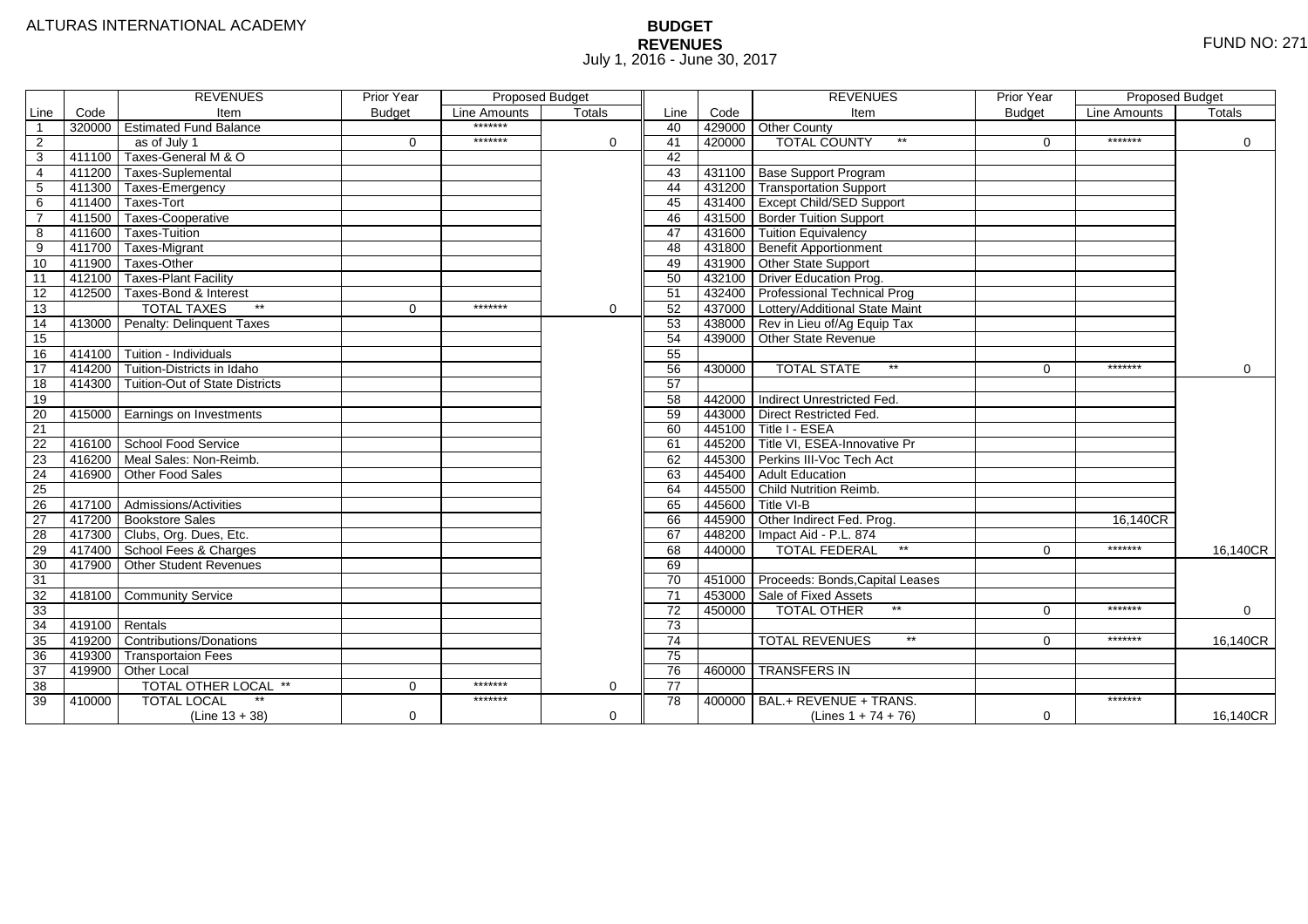# **BUDGET REVENUES** FUND NO: 288 July 1, 2016 - June 30, 2017

|                |                  | <b>REVENUES</b>                       | <b>Prior Year</b> | Proposed Budget<br>Line Amounts<br>Totals |   |                 |        | <b>REVENUES</b>                          | <b>Prior Year</b> | <b>Proposed Budget</b> |             |
|----------------|------------------|---------------------------------------|-------------------|-------------------------------------------|---|-----------------|--------|------------------------------------------|-------------------|------------------------|-------------|
| Line           | Code             | Item                                  | <b>Budget</b>     |                                           |   | Line            | Code   | Item                                     | <b>Budget</b>     | Line Amounts           | Totals      |
| $\overline{1}$ |                  | 320000 Estimated Fund Balance         |                   | *******                                   |   | 40              |        | 429000 Other County                      |                   |                        |             |
| 2              |                  | as of July 1                          | $\Omega$          | *******                                   | 0 | 41              | 420000 | <b>TOTAL COUNTY</b><br>$***$             | $\Omega$          | *******                | $\Omega$    |
| 3              | 411100           | Taxes-General M & O                   |                   |                                           |   | 42              |        |                                          |                   |                        |             |
| $\overline{4}$ | 411200           | Taxes-Suplemental                     |                   |                                           |   | $\overline{43}$ |        | 431100 Base Support Program              |                   |                        |             |
| 5              |                  | 411300 Taxes-Emergency                |                   |                                           |   | 44              |        | 431200 Transportation Support            |                   |                        |             |
| 6              |                  | 411400 Taxes-Tort                     |                   |                                           |   | 45              |        | 431400 Except Child/SED Support          |                   |                        |             |
| $\overline{7}$ |                  | 411500 Taxes-Cooperative              |                   |                                           |   | 46              |        | 431500 Border Tuition Support            |                   |                        |             |
| 8              | 411600           | Taxes-Tuition                         |                   |                                           |   | 47              |        | 431600 Tuition Equivalency               |                   |                        |             |
| 9              |                  | 411700 Taxes-Migrant                  |                   |                                           |   | 48              |        | 431800 Benefit Apportionment             |                   |                        |             |
| 10             | 411900           | Taxes-Other                           |                   |                                           |   | 49              |        | 431900 Other State Support               |                   |                        |             |
| 11             | 412100           | Taxes-Plant Facility                  |                   |                                           |   | 50              |        | 432100 Driver Education Prog.            |                   |                        |             |
| 12             | 412500           | Taxes-Bond & Interest                 |                   |                                           |   | 51              |        | 432400 Professional Technical Prog       |                   |                        |             |
| 13             |                  | $\ast\ast$<br><b>TOTAL TAXES</b>      | $\mathbf 0$       | *******                                   | 0 | 52              |        | 437000 Lottery/Additional State Maint    |                   |                        |             |
| 14             |                  | 413000 Penalty: Delinquent Taxes      |                   |                                           |   | 53              |        | 438000 Rev in Lieu of/Ag Equip Tax       |                   |                        |             |
| 15             |                  |                                       |                   |                                           |   | 54              |        | 439000 Other State Revenue               |                   |                        |             |
| 16             | 414100           | Tuition - Individuals                 |                   |                                           |   | 55              |        |                                          |                   |                        |             |
| 17             | 414200           | Tuition-Districts in Idaho            |                   |                                           |   | 56              | 430000 | <b>TOTAL STATE</b><br>$**$               | $\Omega$          | *******                | $\mathbf 0$ |
| 18             | 414300           | <b>Tuition-Out of State Districts</b> |                   |                                           |   | 57              |        |                                          |                   |                        |             |
| 19             |                  |                                       |                   |                                           |   | 58              |        | 442000 Indirect Unrestricted Fed.        |                   |                        |             |
| 20             |                  | 415000 Earnings on Investments        |                   |                                           |   | 59              |        | 443000 Direct Restricted Fed.            |                   |                        |             |
| 21             |                  |                                       |                   |                                           |   | 60              |        | $-445100$ Title I - ESEA                 |                   |                        |             |
| 22             |                  | 416100 School Food Service            |                   |                                           |   | 61              |        | 445200 Title VI, ESEA-Innovative Pr      |                   |                        |             |
| 23             |                  | 416200 Meal Sales: Non-Reimb.         |                   |                                           |   | 62              |        | 445300 Perkins III-Voc Tech Act          |                   |                        |             |
| 24             |                  | 416900 Other Food Sales               |                   |                                           |   | 63              |        | 445400 Adult Education                   |                   |                        |             |
| 25             |                  |                                       |                   |                                           |   | 64              |        | 445500 Child Nutrition Reimb.            |                   |                        |             |
| 26             |                  | 417100 Admissions/Activities          |                   |                                           |   | 65              |        | 445600 Title VI-B                        |                   |                        |             |
| 27             |                  | 417200 Bookstore Sales                |                   |                                           |   | 66              | 445900 | Other Indirect Fed. Prog.                |                   |                        |             |
| 28             |                  | 417300 Clubs, Org. Dues, Etc.         |                   |                                           |   | 67              | 448200 | Impact Aid - P.L. 874                    |                   |                        |             |
| 29             |                  | 417400 School Fees & Charges          |                   |                                           |   | 68              | 440000 | $\star\star$<br><b>TOTAL FEDERAL</b>     | $\Omega$          | *******                | $\mathbf 0$ |
| 30             | 417900           | <b>Other Student Revenues</b>         |                   |                                           |   | 69              |        |                                          |                   |                        |             |
| 31             |                  |                                       |                   |                                           |   | $\overline{70}$ |        | 451000 Proceeds: Bonds, Capital Leases   |                   |                        |             |
| 32             |                  | 418100 Community Service              |                   |                                           |   | $\overline{71}$ | 453000 | Sale of Fixed Assets                     |                   |                        |             |
| 33             |                  |                                       |                   |                                           |   | 72              | 450000 | $**$<br><b>TOTAL OTHER</b>               | $\Omega$          | *******                | $\mathbf 0$ |
| 34             | $419100$ Rentals |                                       |                   |                                           |   | 73              |        |                                          |                   |                        |             |
| 35             |                  | 419200 Contributions/Donations        |                   |                                           |   | 74              |        | $^{\star\star}$<br><b>TOTAL REVENUES</b> | 0                 | *******                | $\Omega$    |
| 36             | 419300           | <b>Transportaion Fees</b>             |                   |                                           |   | 75              |        |                                          |                   |                        |             |
| 37             |                  | 419900 Other Local                    |                   |                                           |   | 76              | 460000 | <b>TRANSFERS IN</b>                      |                   |                        |             |
| 38             |                  | TOTAL OTHER LOCAL **                  | $\mathbf 0$       | *******                                   | 0 | 77              |        |                                          |                   |                        |             |
| 39             | 410000           | $\star\star$<br><b>TOTAL LOCAL</b>    |                   | *******                                   |   | 78              |        | $400000$ BAL.+ REVENUE + TRANS.          |                   | *******                |             |
|                |                  | $(Line 13 + 38)$                      | $\mathbf 0$       |                                           | 0 |                 |        | (Lines $1 + 74 + 76$ )                   | $\Omega$          |                        | $\mathbf 0$ |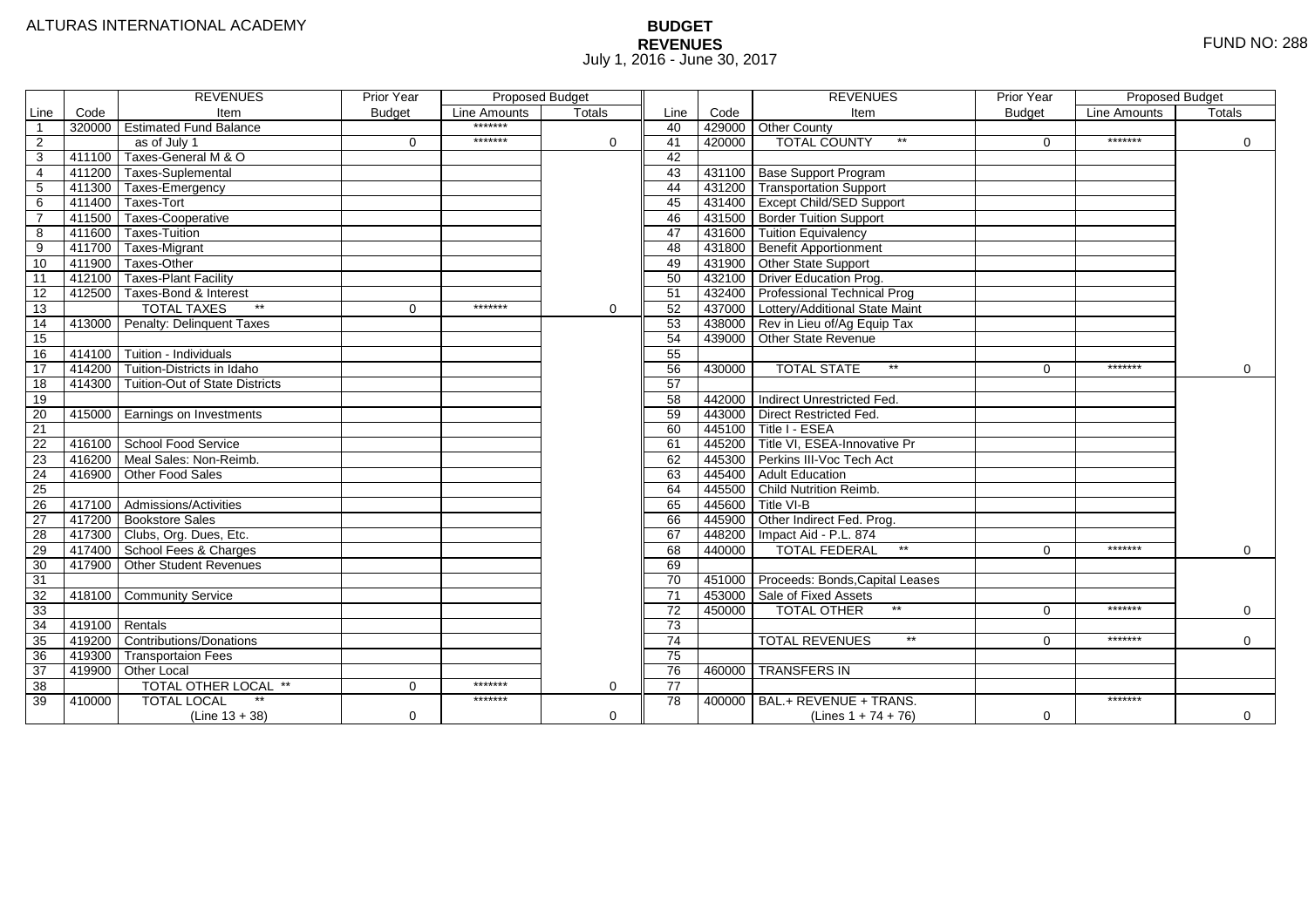# **BUDGET REVENUES** FUND NO: 290 July 1, 2016 - June 30, 2017

| Code<br>Line<br>Code<br>Item<br><b>Budget</b><br>Line Amounts<br><b>Totals</b><br>Line<br><b>Budget</b><br>Line Amounts<br>Item<br>Totals<br>*******<br>$\overline{1}$<br>320000   Estimated Fund Balance<br>429000 Other County<br>40<br>*******<br>$\overline{2}$<br>*******<br><b>TOTAL COUNTY</b><br>$\star\star$<br>41<br>420000<br>as of July 1<br>$\Omega$<br>$\mathbf 0$<br>$\Omega$<br>$\Omega$<br>$\overline{\overline{3}}$<br>411100 Taxes-General M & O<br>42<br>431100 Base Support Program<br>$\overline{4}$<br>411200 Taxes-Suplemental<br>43<br>$\overline{5}$<br>44<br>411300 Taxes-Emergency<br>431200 Transportation Support<br>411400 Taxes-Tort<br>45<br>431400 Except Child/SED Support<br>6<br>$\overline{7}$<br>411500 Taxes-Cooperative<br>431500 Border Tuition Support<br>46<br>47<br>431600 Tuition Equivalency<br>8<br>411600 Taxes-Tuition<br>$\overline{9}$<br>411700 Taxes-Migrant<br>48<br>431800 Benefit Apportionment<br>10<br>411900 Taxes-Other<br>49<br>431900 Other State Support<br>11<br>412100 Taxes-Plant Facility<br>50<br>432100 Driver Education Prog.<br>432400 Professional Technical Prog<br>$\overline{12}$<br>412500 Taxes-Bond & Interest<br>51<br>13<br>$*$<br>52<br><b>TOTAL TAXES</b><br>*******<br>437000<br>Lottery/Additional State Maint<br>$\Omega$<br>0<br>413000 Penalty: Delinquent Taxes<br>53<br>438000 Rev in Lieu of/Ag Equip Tax<br>14<br>15<br>54<br>439000<br>Other State Revenue<br>55<br>414100 Tuition - Individuals<br>16<br>$\overline{17}$<br>*******<br>414200 Tuition-Districts in Idaho<br>56<br>$**$<br>430000<br><b>TOTAL STATE</b><br>$\mathbf 0$<br>$\Omega$<br>$\overline{57}$<br>18<br>414300 Tuition-Out of State Districts<br>19<br>Indirect Unrestricted Fed.<br>58<br>442000<br>443000 Direct Restricted Fed.<br>20<br>59<br>415000 Earnings on Investments<br>$\overline{21}$<br>60<br>Title I - ESEA<br>445100<br>416100 School Food Service<br>22<br>61<br>445200 Title VI, ESEA-Innovative Pr<br>100,875CR<br>23<br>416200 Meal Sales: Non-Reimb.<br>445300 Perkins III-Voc Tech Act<br>62<br>$\overline{24}$<br>Adult Education<br>416900 Other Food Sales<br>63<br>445400<br>25<br>64<br>445500<br>Child Nutrition Reimb.<br>26<br>65<br>445600<br>Title VI-B<br>417100 Admissions/Activities<br>27<br>417200 Bookstore Sales<br>66<br>445900<br>Other Indirect Fed. Prog.<br>$\overline{28}$<br>67<br>417300 Clubs, Org. Dues, Etc.<br>448200<br>Impact Aid - P.L. 874<br>29<br>$\star\star$<br>*******<br>417400 School Fees & Charges<br>68<br>440000<br><b>TOTAL FEDERAL</b><br>$\mathbf 0$<br>$\Omega$<br>30<br>69<br>417900<br><b>Other Student Revenues</b><br>31<br>70<br>451000<br>Proceeds: Bonds, Capital Leases<br>$\overline{71}$<br>32<br>Community Service<br>453000<br>Sale of Fixed Assets<br>418100<br>33<br>72<br>*******<br>450000<br>$*$<br><b>TOTAL OTHER</b><br>$\Omega$<br>$\mathbf 0$<br>34<br>73<br>419100 Rentals<br>35<br>419200 Contributions/Donations<br>$^{\star\star}$<br>*******<br>$\overline{74}$<br><b>TOTAL REVENUES</b><br>$\Omega$<br>75<br>$\overline{36}$<br>419300<br><b>Transportaion Fees</b><br>37<br><b>TRANSFERS IN</b><br>419900<br>Other Local<br>76<br>15,976CR<br>460000<br>$\overline{38}$<br>*******<br>$\overline{77}$<br>TOTAL OTHER LOCAL **<br>$\mathbf 0$<br>100,875CR<br>39<br>*******<br>*******<br><b>TOTAL LOCAL</b><br>78<br>BAL.+ REVENUE + TRANS.<br>410000<br>400000<br>$\mathbf 0$<br>100.875CR<br>$\mathbf 0$ |  | <b>REVENUES</b>  | <b>Prior Year</b> | <b>Proposed Budget</b> |  |  | <b>REVENUES</b>        | <b>Prior Year</b> | Proposed Budget |           |
|-----------------------------------------------------------------------------------------------------------------------------------------------------------------------------------------------------------------------------------------------------------------------------------------------------------------------------------------------------------------------------------------------------------------------------------------------------------------------------------------------------------------------------------------------------------------------------------------------------------------------------------------------------------------------------------------------------------------------------------------------------------------------------------------------------------------------------------------------------------------------------------------------------------------------------------------------------------------------------------------------------------------------------------------------------------------------------------------------------------------------------------------------------------------------------------------------------------------------------------------------------------------------------------------------------------------------------------------------------------------------------------------------------------------------------------------------------------------------------------------------------------------------------------------------------------------------------------------------------------------------------------------------------------------------------------------------------------------------------------------------------------------------------------------------------------------------------------------------------------------------------------------------------------------------------------------------------------------------------------------------------------------------------------------------------------------------------------------------------------------------------------------------------------------------------------------------------------------------------------------------------------------------------------------------------------------------------------------------------------------------------------------------------------------------------------------------------------------------------------------------------------------------------------------------------------------------------------------------------------------------------------------------------------------------------------------------------------------------------------------------------------------------------------------------------------------------------------------------------------------------------------------------------------------------------------------------------------------------------------------------------------------------------------------------------------------------------------------------------------------------------------------------------------------------------------------------------------------------------------------------------------------------------------------------------------------------------------------------------------------------------------------------------------------------------------------------------------------------------------|--|------------------|-------------------|------------------------|--|--|------------------------|-------------------|-----------------|-----------|
|                                                                                                                                                                                                                                                                                                                                                                                                                                                                                                                                                                                                                                                                                                                                                                                                                                                                                                                                                                                                                                                                                                                                                                                                                                                                                                                                                                                                                                                                                                                                                                                                                                                                                                                                                                                                                                                                                                                                                                                                                                                                                                                                                                                                                                                                                                                                                                                                                                                                                                                                                                                                                                                                                                                                                                                                                                                                                                                                                                                                                                                                                                                                                                                                                                                                                                                                                                                                                                                                                   |  |                  |                   |                        |  |  |                        |                   |                 |           |
|                                                                                                                                                                                                                                                                                                                                                                                                                                                                                                                                                                                                                                                                                                                                                                                                                                                                                                                                                                                                                                                                                                                                                                                                                                                                                                                                                                                                                                                                                                                                                                                                                                                                                                                                                                                                                                                                                                                                                                                                                                                                                                                                                                                                                                                                                                                                                                                                                                                                                                                                                                                                                                                                                                                                                                                                                                                                                                                                                                                                                                                                                                                                                                                                                                                                                                                                                                                                                                                                                   |  |                  |                   |                        |  |  |                        |                   |                 |           |
|                                                                                                                                                                                                                                                                                                                                                                                                                                                                                                                                                                                                                                                                                                                                                                                                                                                                                                                                                                                                                                                                                                                                                                                                                                                                                                                                                                                                                                                                                                                                                                                                                                                                                                                                                                                                                                                                                                                                                                                                                                                                                                                                                                                                                                                                                                                                                                                                                                                                                                                                                                                                                                                                                                                                                                                                                                                                                                                                                                                                                                                                                                                                                                                                                                                                                                                                                                                                                                                                                   |  |                  |                   |                        |  |  |                        |                   |                 |           |
|                                                                                                                                                                                                                                                                                                                                                                                                                                                                                                                                                                                                                                                                                                                                                                                                                                                                                                                                                                                                                                                                                                                                                                                                                                                                                                                                                                                                                                                                                                                                                                                                                                                                                                                                                                                                                                                                                                                                                                                                                                                                                                                                                                                                                                                                                                                                                                                                                                                                                                                                                                                                                                                                                                                                                                                                                                                                                                                                                                                                                                                                                                                                                                                                                                                                                                                                                                                                                                                                                   |  |                  |                   |                        |  |  |                        |                   |                 |           |
|                                                                                                                                                                                                                                                                                                                                                                                                                                                                                                                                                                                                                                                                                                                                                                                                                                                                                                                                                                                                                                                                                                                                                                                                                                                                                                                                                                                                                                                                                                                                                                                                                                                                                                                                                                                                                                                                                                                                                                                                                                                                                                                                                                                                                                                                                                                                                                                                                                                                                                                                                                                                                                                                                                                                                                                                                                                                                                                                                                                                                                                                                                                                                                                                                                                                                                                                                                                                                                                                                   |  |                  |                   |                        |  |  |                        |                   |                 |           |
|                                                                                                                                                                                                                                                                                                                                                                                                                                                                                                                                                                                                                                                                                                                                                                                                                                                                                                                                                                                                                                                                                                                                                                                                                                                                                                                                                                                                                                                                                                                                                                                                                                                                                                                                                                                                                                                                                                                                                                                                                                                                                                                                                                                                                                                                                                                                                                                                                                                                                                                                                                                                                                                                                                                                                                                                                                                                                                                                                                                                                                                                                                                                                                                                                                                                                                                                                                                                                                                                                   |  |                  |                   |                        |  |  |                        |                   |                 |           |
|                                                                                                                                                                                                                                                                                                                                                                                                                                                                                                                                                                                                                                                                                                                                                                                                                                                                                                                                                                                                                                                                                                                                                                                                                                                                                                                                                                                                                                                                                                                                                                                                                                                                                                                                                                                                                                                                                                                                                                                                                                                                                                                                                                                                                                                                                                                                                                                                                                                                                                                                                                                                                                                                                                                                                                                                                                                                                                                                                                                                                                                                                                                                                                                                                                                                                                                                                                                                                                                                                   |  |                  |                   |                        |  |  |                        |                   |                 |           |
|                                                                                                                                                                                                                                                                                                                                                                                                                                                                                                                                                                                                                                                                                                                                                                                                                                                                                                                                                                                                                                                                                                                                                                                                                                                                                                                                                                                                                                                                                                                                                                                                                                                                                                                                                                                                                                                                                                                                                                                                                                                                                                                                                                                                                                                                                                                                                                                                                                                                                                                                                                                                                                                                                                                                                                                                                                                                                                                                                                                                                                                                                                                                                                                                                                                                                                                                                                                                                                                                                   |  |                  |                   |                        |  |  |                        |                   |                 |           |
|                                                                                                                                                                                                                                                                                                                                                                                                                                                                                                                                                                                                                                                                                                                                                                                                                                                                                                                                                                                                                                                                                                                                                                                                                                                                                                                                                                                                                                                                                                                                                                                                                                                                                                                                                                                                                                                                                                                                                                                                                                                                                                                                                                                                                                                                                                                                                                                                                                                                                                                                                                                                                                                                                                                                                                                                                                                                                                                                                                                                                                                                                                                                                                                                                                                                                                                                                                                                                                                                                   |  |                  |                   |                        |  |  |                        |                   |                 |           |
|                                                                                                                                                                                                                                                                                                                                                                                                                                                                                                                                                                                                                                                                                                                                                                                                                                                                                                                                                                                                                                                                                                                                                                                                                                                                                                                                                                                                                                                                                                                                                                                                                                                                                                                                                                                                                                                                                                                                                                                                                                                                                                                                                                                                                                                                                                                                                                                                                                                                                                                                                                                                                                                                                                                                                                                                                                                                                                                                                                                                                                                                                                                                                                                                                                                                                                                                                                                                                                                                                   |  |                  |                   |                        |  |  |                        |                   |                 |           |
|                                                                                                                                                                                                                                                                                                                                                                                                                                                                                                                                                                                                                                                                                                                                                                                                                                                                                                                                                                                                                                                                                                                                                                                                                                                                                                                                                                                                                                                                                                                                                                                                                                                                                                                                                                                                                                                                                                                                                                                                                                                                                                                                                                                                                                                                                                                                                                                                                                                                                                                                                                                                                                                                                                                                                                                                                                                                                                                                                                                                                                                                                                                                                                                                                                                                                                                                                                                                                                                                                   |  |                  |                   |                        |  |  |                        |                   |                 |           |
|                                                                                                                                                                                                                                                                                                                                                                                                                                                                                                                                                                                                                                                                                                                                                                                                                                                                                                                                                                                                                                                                                                                                                                                                                                                                                                                                                                                                                                                                                                                                                                                                                                                                                                                                                                                                                                                                                                                                                                                                                                                                                                                                                                                                                                                                                                                                                                                                                                                                                                                                                                                                                                                                                                                                                                                                                                                                                                                                                                                                                                                                                                                                                                                                                                                                                                                                                                                                                                                                                   |  |                  |                   |                        |  |  |                        |                   |                 |           |
|                                                                                                                                                                                                                                                                                                                                                                                                                                                                                                                                                                                                                                                                                                                                                                                                                                                                                                                                                                                                                                                                                                                                                                                                                                                                                                                                                                                                                                                                                                                                                                                                                                                                                                                                                                                                                                                                                                                                                                                                                                                                                                                                                                                                                                                                                                                                                                                                                                                                                                                                                                                                                                                                                                                                                                                                                                                                                                                                                                                                                                                                                                                                                                                                                                                                                                                                                                                                                                                                                   |  |                  |                   |                        |  |  |                        |                   |                 |           |
|                                                                                                                                                                                                                                                                                                                                                                                                                                                                                                                                                                                                                                                                                                                                                                                                                                                                                                                                                                                                                                                                                                                                                                                                                                                                                                                                                                                                                                                                                                                                                                                                                                                                                                                                                                                                                                                                                                                                                                                                                                                                                                                                                                                                                                                                                                                                                                                                                                                                                                                                                                                                                                                                                                                                                                                                                                                                                                                                                                                                                                                                                                                                                                                                                                                                                                                                                                                                                                                                                   |  |                  |                   |                        |  |  |                        |                   |                 |           |
|                                                                                                                                                                                                                                                                                                                                                                                                                                                                                                                                                                                                                                                                                                                                                                                                                                                                                                                                                                                                                                                                                                                                                                                                                                                                                                                                                                                                                                                                                                                                                                                                                                                                                                                                                                                                                                                                                                                                                                                                                                                                                                                                                                                                                                                                                                                                                                                                                                                                                                                                                                                                                                                                                                                                                                                                                                                                                                                                                                                                                                                                                                                                                                                                                                                                                                                                                                                                                                                                                   |  |                  |                   |                        |  |  |                        |                   |                 |           |
|                                                                                                                                                                                                                                                                                                                                                                                                                                                                                                                                                                                                                                                                                                                                                                                                                                                                                                                                                                                                                                                                                                                                                                                                                                                                                                                                                                                                                                                                                                                                                                                                                                                                                                                                                                                                                                                                                                                                                                                                                                                                                                                                                                                                                                                                                                                                                                                                                                                                                                                                                                                                                                                                                                                                                                                                                                                                                                                                                                                                                                                                                                                                                                                                                                                                                                                                                                                                                                                                                   |  |                  |                   |                        |  |  |                        |                   |                 |           |
|                                                                                                                                                                                                                                                                                                                                                                                                                                                                                                                                                                                                                                                                                                                                                                                                                                                                                                                                                                                                                                                                                                                                                                                                                                                                                                                                                                                                                                                                                                                                                                                                                                                                                                                                                                                                                                                                                                                                                                                                                                                                                                                                                                                                                                                                                                                                                                                                                                                                                                                                                                                                                                                                                                                                                                                                                                                                                                                                                                                                                                                                                                                                                                                                                                                                                                                                                                                                                                                                                   |  |                  |                   |                        |  |  |                        |                   |                 |           |
|                                                                                                                                                                                                                                                                                                                                                                                                                                                                                                                                                                                                                                                                                                                                                                                                                                                                                                                                                                                                                                                                                                                                                                                                                                                                                                                                                                                                                                                                                                                                                                                                                                                                                                                                                                                                                                                                                                                                                                                                                                                                                                                                                                                                                                                                                                                                                                                                                                                                                                                                                                                                                                                                                                                                                                                                                                                                                                                                                                                                                                                                                                                                                                                                                                                                                                                                                                                                                                                                                   |  |                  |                   |                        |  |  |                        |                   |                 |           |
|                                                                                                                                                                                                                                                                                                                                                                                                                                                                                                                                                                                                                                                                                                                                                                                                                                                                                                                                                                                                                                                                                                                                                                                                                                                                                                                                                                                                                                                                                                                                                                                                                                                                                                                                                                                                                                                                                                                                                                                                                                                                                                                                                                                                                                                                                                                                                                                                                                                                                                                                                                                                                                                                                                                                                                                                                                                                                                                                                                                                                                                                                                                                                                                                                                                                                                                                                                                                                                                                                   |  |                  |                   |                        |  |  |                        |                   |                 |           |
|                                                                                                                                                                                                                                                                                                                                                                                                                                                                                                                                                                                                                                                                                                                                                                                                                                                                                                                                                                                                                                                                                                                                                                                                                                                                                                                                                                                                                                                                                                                                                                                                                                                                                                                                                                                                                                                                                                                                                                                                                                                                                                                                                                                                                                                                                                                                                                                                                                                                                                                                                                                                                                                                                                                                                                                                                                                                                                                                                                                                                                                                                                                                                                                                                                                                                                                                                                                                                                                                                   |  |                  |                   |                        |  |  |                        |                   |                 |           |
|                                                                                                                                                                                                                                                                                                                                                                                                                                                                                                                                                                                                                                                                                                                                                                                                                                                                                                                                                                                                                                                                                                                                                                                                                                                                                                                                                                                                                                                                                                                                                                                                                                                                                                                                                                                                                                                                                                                                                                                                                                                                                                                                                                                                                                                                                                                                                                                                                                                                                                                                                                                                                                                                                                                                                                                                                                                                                                                                                                                                                                                                                                                                                                                                                                                                                                                                                                                                                                                                                   |  |                  |                   |                        |  |  |                        |                   |                 |           |
|                                                                                                                                                                                                                                                                                                                                                                                                                                                                                                                                                                                                                                                                                                                                                                                                                                                                                                                                                                                                                                                                                                                                                                                                                                                                                                                                                                                                                                                                                                                                                                                                                                                                                                                                                                                                                                                                                                                                                                                                                                                                                                                                                                                                                                                                                                                                                                                                                                                                                                                                                                                                                                                                                                                                                                                                                                                                                                                                                                                                                                                                                                                                                                                                                                                                                                                                                                                                                                                                                   |  |                  |                   |                        |  |  |                        |                   |                 |           |
|                                                                                                                                                                                                                                                                                                                                                                                                                                                                                                                                                                                                                                                                                                                                                                                                                                                                                                                                                                                                                                                                                                                                                                                                                                                                                                                                                                                                                                                                                                                                                                                                                                                                                                                                                                                                                                                                                                                                                                                                                                                                                                                                                                                                                                                                                                                                                                                                                                                                                                                                                                                                                                                                                                                                                                                                                                                                                                                                                                                                                                                                                                                                                                                                                                                                                                                                                                                                                                                                                   |  |                  |                   |                        |  |  |                        |                   |                 |           |
|                                                                                                                                                                                                                                                                                                                                                                                                                                                                                                                                                                                                                                                                                                                                                                                                                                                                                                                                                                                                                                                                                                                                                                                                                                                                                                                                                                                                                                                                                                                                                                                                                                                                                                                                                                                                                                                                                                                                                                                                                                                                                                                                                                                                                                                                                                                                                                                                                                                                                                                                                                                                                                                                                                                                                                                                                                                                                                                                                                                                                                                                                                                                                                                                                                                                                                                                                                                                                                                                                   |  |                  |                   |                        |  |  |                        |                   |                 |           |
|                                                                                                                                                                                                                                                                                                                                                                                                                                                                                                                                                                                                                                                                                                                                                                                                                                                                                                                                                                                                                                                                                                                                                                                                                                                                                                                                                                                                                                                                                                                                                                                                                                                                                                                                                                                                                                                                                                                                                                                                                                                                                                                                                                                                                                                                                                                                                                                                                                                                                                                                                                                                                                                                                                                                                                                                                                                                                                                                                                                                                                                                                                                                                                                                                                                                                                                                                                                                                                                                                   |  |                  |                   |                        |  |  |                        |                   |                 |           |
|                                                                                                                                                                                                                                                                                                                                                                                                                                                                                                                                                                                                                                                                                                                                                                                                                                                                                                                                                                                                                                                                                                                                                                                                                                                                                                                                                                                                                                                                                                                                                                                                                                                                                                                                                                                                                                                                                                                                                                                                                                                                                                                                                                                                                                                                                                                                                                                                                                                                                                                                                                                                                                                                                                                                                                                                                                                                                                                                                                                                                                                                                                                                                                                                                                                                                                                                                                                                                                                                                   |  |                  |                   |                        |  |  |                        |                   |                 |           |
|                                                                                                                                                                                                                                                                                                                                                                                                                                                                                                                                                                                                                                                                                                                                                                                                                                                                                                                                                                                                                                                                                                                                                                                                                                                                                                                                                                                                                                                                                                                                                                                                                                                                                                                                                                                                                                                                                                                                                                                                                                                                                                                                                                                                                                                                                                                                                                                                                                                                                                                                                                                                                                                                                                                                                                                                                                                                                                                                                                                                                                                                                                                                                                                                                                                                                                                                                                                                                                                                                   |  |                  |                   |                        |  |  |                        |                   |                 |           |
|                                                                                                                                                                                                                                                                                                                                                                                                                                                                                                                                                                                                                                                                                                                                                                                                                                                                                                                                                                                                                                                                                                                                                                                                                                                                                                                                                                                                                                                                                                                                                                                                                                                                                                                                                                                                                                                                                                                                                                                                                                                                                                                                                                                                                                                                                                                                                                                                                                                                                                                                                                                                                                                                                                                                                                                                                                                                                                                                                                                                                                                                                                                                                                                                                                                                                                                                                                                                                                                                                   |  |                  |                   |                        |  |  |                        |                   |                 |           |
|                                                                                                                                                                                                                                                                                                                                                                                                                                                                                                                                                                                                                                                                                                                                                                                                                                                                                                                                                                                                                                                                                                                                                                                                                                                                                                                                                                                                                                                                                                                                                                                                                                                                                                                                                                                                                                                                                                                                                                                                                                                                                                                                                                                                                                                                                                                                                                                                                                                                                                                                                                                                                                                                                                                                                                                                                                                                                                                                                                                                                                                                                                                                                                                                                                                                                                                                                                                                                                                                                   |  |                  |                   |                        |  |  |                        |                   |                 |           |
|                                                                                                                                                                                                                                                                                                                                                                                                                                                                                                                                                                                                                                                                                                                                                                                                                                                                                                                                                                                                                                                                                                                                                                                                                                                                                                                                                                                                                                                                                                                                                                                                                                                                                                                                                                                                                                                                                                                                                                                                                                                                                                                                                                                                                                                                                                                                                                                                                                                                                                                                                                                                                                                                                                                                                                                                                                                                                                                                                                                                                                                                                                                                                                                                                                                                                                                                                                                                                                                                                   |  |                  |                   |                        |  |  |                        |                   |                 |           |
|                                                                                                                                                                                                                                                                                                                                                                                                                                                                                                                                                                                                                                                                                                                                                                                                                                                                                                                                                                                                                                                                                                                                                                                                                                                                                                                                                                                                                                                                                                                                                                                                                                                                                                                                                                                                                                                                                                                                                                                                                                                                                                                                                                                                                                                                                                                                                                                                                                                                                                                                                                                                                                                                                                                                                                                                                                                                                                                                                                                                                                                                                                                                                                                                                                                                                                                                                                                                                                                                                   |  |                  |                   |                        |  |  |                        |                   |                 |           |
|                                                                                                                                                                                                                                                                                                                                                                                                                                                                                                                                                                                                                                                                                                                                                                                                                                                                                                                                                                                                                                                                                                                                                                                                                                                                                                                                                                                                                                                                                                                                                                                                                                                                                                                                                                                                                                                                                                                                                                                                                                                                                                                                                                                                                                                                                                                                                                                                                                                                                                                                                                                                                                                                                                                                                                                                                                                                                                                                                                                                                                                                                                                                                                                                                                                                                                                                                                                                                                                                                   |  |                  |                   |                        |  |  |                        |                   |                 |           |
|                                                                                                                                                                                                                                                                                                                                                                                                                                                                                                                                                                                                                                                                                                                                                                                                                                                                                                                                                                                                                                                                                                                                                                                                                                                                                                                                                                                                                                                                                                                                                                                                                                                                                                                                                                                                                                                                                                                                                                                                                                                                                                                                                                                                                                                                                                                                                                                                                                                                                                                                                                                                                                                                                                                                                                                                                                                                                                                                                                                                                                                                                                                                                                                                                                                                                                                                                                                                                                                                                   |  |                  |                   |                        |  |  |                        |                   |                 |           |
|                                                                                                                                                                                                                                                                                                                                                                                                                                                                                                                                                                                                                                                                                                                                                                                                                                                                                                                                                                                                                                                                                                                                                                                                                                                                                                                                                                                                                                                                                                                                                                                                                                                                                                                                                                                                                                                                                                                                                                                                                                                                                                                                                                                                                                                                                                                                                                                                                                                                                                                                                                                                                                                                                                                                                                                                                                                                                                                                                                                                                                                                                                                                                                                                                                                                                                                                                                                                                                                                                   |  |                  |                   |                        |  |  |                        |                   |                 |           |
|                                                                                                                                                                                                                                                                                                                                                                                                                                                                                                                                                                                                                                                                                                                                                                                                                                                                                                                                                                                                                                                                                                                                                                                                                                                                                                                                                                                                                                                                                                                                                                                                                                                                                                                                                                                                                                                                                                                                                                                                                                                                                                                                                                                                                                                                                                                                                                                                                                                                                                                                                                                                                                                                                                                                                                                                                                                                                                                                                                                                                                                                                                                                                                                                                                                                                                                                                                                                                                                                                   |  |                  |                   |                        |  |  |                        |                   |                 |           |
|                                                                                                                                                                                                                                                                                                                                                                                                                                                                                                                                                                                                                                                                                                                                                                                                                                                                                                                                                                                                                                                                                                                                                                                                                                                                                                                                                                                                                                                                                                                                                                                                                                                                                                                                                                                                                                                                                                                                                                                                                                                                                                                                                                                                                                                                                                                                                                                                                                                                                                                                                                                                                                                                                                                                                                                                                                                                                                                                                                                                                                                                                                                                                                                                                                                                                                                                                                                                                                                                                   |  |                  |                   |                        |  |  |                        |                   |                 | 100,875CR |
|                                                                                                                                                                                                                                                                                                                                                                                                                                                                                                                                                                                                                                                                                                                                                                                                                                                                                                                                                                                                                                                                                                                                                                                                                                                                                                                                                                                                                                                                                                                                                                                                                                                                                                                                                                                                                                                                                                                                                                                                                                                                                                                                                                                                                                                                                                                                                                                                                                                                                                                                                                                                                                                                                                                                                                                                                                                                                                                                                                                                                                                                                                                                                                                                                                                                                                                                                                                                                                                                                   |  |                  |                   |                        |  |  |                        |                   |                 |           |
|                                                                                                                                                                                                                                                                                                                                                                                                                                                                                                                                                                                                                                                                                                                                                                                                                                                                                                                                                                                                                                                                                                                                                                                                                                                                                                                                                                                                                                                                                                                                                                                                                                                                                                                                                                                                                                                                                                                                                                                                                                                                                                                                                                                                                                                                                                                                                                                                                                                                                                                                                                                                                                                                                                                                                                                                                                                                                                                                                                                                                                                                                                                                                                                                                                                                                                                                                                                                                                                                                   |  |                  |                   |                        |  |  |                        |                   |                 |           |
|                                                                                                                                                                                                                                                                                                                                                                                                                                                                                                                                                                                                                                                                                                                                                                                                                                                                                                                                                                                                                                                                                                                                                                                                                                                                                                                                                                                                                                                                                                                                                                                                                                                                                                                                                                                                                                                                                                                                                                                                                                                                                                                                                                                                                                                                                                                                                                                                                                                                                                                                                                                                                                                                                                                                                                                                                                                                                                                                                                                                                                                                                                                                                                                                                                                                                                                                                                                                                                                                                   |  |                  |                   |                        |  |  |                        |                   |                 |           |
|                                                                                                                                                                                                                                                                                                                                                                                                                                                                                                                                                                                                                                                                                                                                                                                                                                                                                                                                                                                                                                                                                                                                                                                                                                                                                                                                                                                                                                                                                                                                                                                                                                                                                                                                                                                                                                                                                                                                                                                                                                                                                                                                                                                                                                                                                                                                                                                                                                                                                                                                                                                                                                                                                                                                                                                                                                                                                                                                                                                                                                                                                                                                                                                                                                                                                                                                                                                                                                                                                   |  |                  |                   |                        |  |  |                        |                   |                 |           |
|                                                                                                                                                                                                                                                                                                                                                                                                                                                                                                                                                                                                                                                                                                                                                                                                                                                                                                                                                                                                                                                                                                                                                                                                                                                                                                                                                                                                                                                                                                                                                                                                                                                                                                                                                                                                                                                                                                                                                                                                                                                                                                                                                                                                                                                                                                                                                                                                                                                                                                                                                                                                                                                                                                                                                                                                                                                                                                                                                                                                                                                                                                                                                                                                                                                                                                                                                                                                                                                                                   |  | $(Line 13 + 38)$ |                   |                        |  |  | (Lines $1 + 74 + 76$ ) |                   |                 | 116,851CR |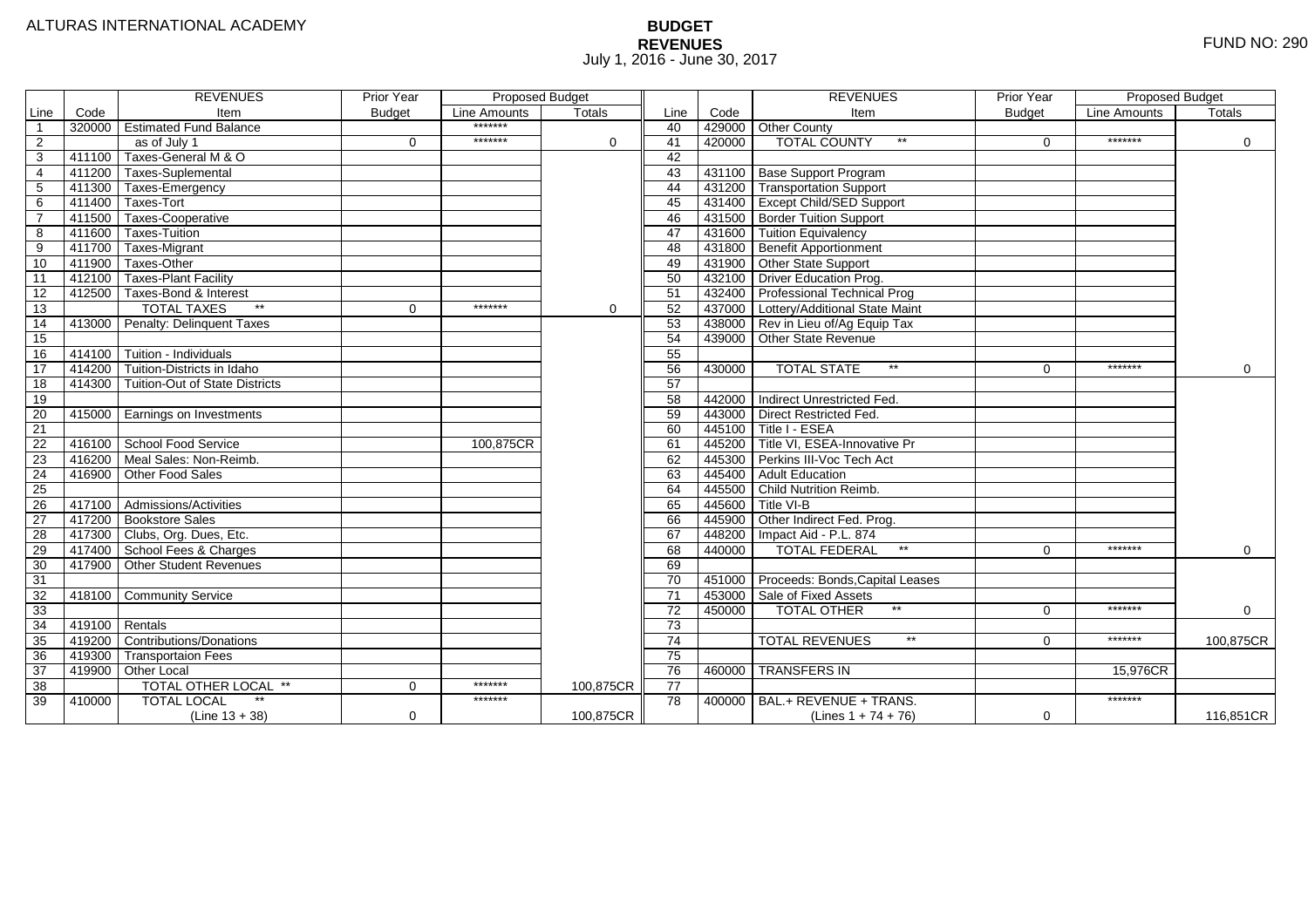# **BUDGET REVENUES** FUND NO: 420 July 1, 2016 - June 30, 2017

|                 |        | <b>REVENUES</b>                       | Prior Year    |              | <b>Proposed Budget</b> |                 |        | <b>REVENUES</b>                       | Prior Year    | <b>Proposed Budget</b> |             |
|-----------------|--------|---------------------------------------|---------------|--------------|------------------------|-----------------|--------|---------------------------------------|---------------|------------------------|-------------|
| Line            | Code   | Item                                  | <b>Budget</b> | Line Amounts | Totals                 | Line            | Code   | Item                                  | <b>Budget</b> | Line Amounts           | Totals      |
| $\overline{1}$  |        | 320000   Estimated Fund Balance       |               | *******      |                        | 40              |        | 429000 Other County                   |               |                        |             |
| $\overline{2}$  |        | as of July 1                          | $\Omega$      | *******      | $\Omega$               | 41              | 420000 | $\star\star$<br><b>TOTAL COUNTY</b>   | $\Omega$      | *******                | $\Omega$    |
| 3               |        | 411100 Taxes-General M & O            |               |              |                        | 42              |        |                                       |               |                        |             |
| $\overline{4}$  |        | 411200 Taxes-Suplemental              |               |              |                        | 43              |        | 431100 Base Support Program           |               |                        |             |
| 5               |        | 411300 Taxes-Emergency                |               |              |                        | 44              | 431200 | <b>Transportation Support</b>         |               |                        |             |
| 6               |        | 411400 Taxes-Tort                     |               |              |                        | 45              |        | 431400 Except Child/SED Support       |               |                        |             |
| $\overline{7}$  |        | 411500 Taxes-Cooperative              |               |              |                        | 46              |        | 431500 Border Tuition Support         |               |                        |             |
| 8               |        | 411600 Taxes Tuition                  |               |              |                        | 47              |        | 431600 Tuition Equivalency            |               |                        |             |
| 9               |        | 411700 Taxes-Migrant                  |               |              |                        | 48              |        | 431800 Benefit Apportionment          |               |                        |             |
| 10              |        | $-411900$ Taxes-Other                 |               |              |                        | 49              |        | 431900 Other State Support            |               |                        |             |
| 11              |        | 412100 Taxes-Plant Facility           |               |              |                        | 50              |        | 432100 Driver Education Prog.         |               |                        |             |
| 12              |        | 412500 Taxes-Bond & Interest          |               |              |                        | 51              |        | 432400 Professional Technical Prog    |               |                        |             |
| 13              |        | $^{\star\star}$<br><b>TOTAL TAXES</b> | $\Omega$      | *******      | 0                      | 52              | 437000 | Lottery/Additional State Maint        |               |                        |             |
| 14              |        | 413000   Penalty: Delinquent Taxes    |               |              |                        | $\overline{53}$ |        | 438000 Rev in Lieu of/Ag Equip Tax    |               |                        |             |
| 15              |        |                                       |               |              |                        | $\overline{54}$ |        | 439000 Other State Revenue            |               |                        |             |
| 16              |        | 414100 Tuition - Individuals          |               |              |                        | 55              |        |                                       |               |                        |             |
| $\overline{17}$ | 414200 | Tuition-Districts in Idaho            |               |              |                        | 56              | 430000 | $*$<br><b>TOTAL STATE</b>             | $\Omega$      | *******                | $\mathbf 0$ |
| 18              |        | 414300 Tuition-Out of State Districts |               |              |                        | 57              |        |                                       |               |                        |             |
| 19              |        |                                       |               |              |                        | 58              | 442000 | Indirect Unrestricted Fed.            |               |                        |             |
| 20              |        | 415000   Earnings on Investments      |               |              |                        | 59              |        | 443000 Direct Restricted Fed.         |               |                        |             |
| 21              |        |                                       |               |              |                        | 60              | 445100 | Title I - ESEA                        |               |                        |             |
| 22              |        | 416100 School Food Service            |               |              |                        | 61              |        | 445200 Title VI. ESEA-Innovative Pr   |               |                        |             |
| $\overline{23}$ |        | 416200 Meal Sales: Non-Reimb.         |               |              |                        | 62              |        | 445300 Perkins III-Voc Tech Act       |               |                        |             |
| 24              |        | 416900 Other Food Sales               |               |              |                        | 63              | 445400 | Adult Education                       |               |                        |             |
| 25              |        |                                       |               |              |                        | 64              | 445500 | Child Nutrition Reimb.                |               |                        |             |
| $\overline{26}$ |        | 417100 Admissions/Activities          |               |              |                        | 65              | 445600 | Title VI-B                            |               |                        |             |
| $\overline{27}$ |        | 417200 Bookstore Sales                |               |              |                        | 66              | 445900 | Other Indirect Fed. Prog.             |               |                        |             |
| 28              |        | 417300 Clubs, Org. Dues, Etc.         |               |              |                        | 67              | 448200 | Impact Aid - P.L. 874                 |               |                        |             |
| 29              |        | 417400 School Fees & Charges          |               |              |                        | 68              | 440000 | $\star\star$<br><b>TOTAL FEDERAL</b>  | $\Omega$      | *******                | $\mathbf 0$ |
| 30              |        | 417900 Other Student Revenues         |               |              |                        | 69              |        |                                       |               |                        |             |
| 31              |        |                                       |               |              |                        | 70              | 451000 | Proceeds: Bonds, Capital Leases       |               |                        |             |
| 32              |        | 418100 Community Service              |               |              |                        | $\overline{71}$ |        | 453000 Sale of Fixed Assets           |               |                        |             |
| 33              |        |                                       |               |              |                        | 72              | 450000 | <b>TOTAL OTHER</b><br>$^{\star\star}$ | $\Omega$      | *******                | 0           |
| 34              |        | $419100$ Rentals                      |               |              |                        | 73              |        |                                       |               |                        |             |
| $\overline{35}$ |        | 419200 Contributions/Donations        |               |              |                        | 74              |        | $\star\star$<br><b>TOTAL REVENUES</b> | $\Omega$      | *******                | $\Omega$    |
| 36              |        | 419300 Transportaion Fees             |               |              |                        | 75              |        |                                       |               |                        |             |
| $\overline{37}$ |        | 419900 Other Local                    |               |              |                        | 76              | 460000 | <b>TRANSFERS IN</b>                   |               |                        |             |
| 38              |        | TOTAL OTHER LOCAL **                  | $\Omega$      | *******      | 0                      | 77              |        |                                       |               |                        |             |
| 39              | 410000 | <b>TOTAL LOCAL</b>                    |               | *******      |                        | 78              | 400000 | BAL.+ REVENUE + TRANS.                |               | *******                |             |
|                 |        | $(Line 13 + 38)$                      | $\mathbf{0}$  |              | $\Omega$               |                 |        | (Lines $1 + 74 + 76$ )                | $\mathbf 0$   |                        | $\mathbf 0$ |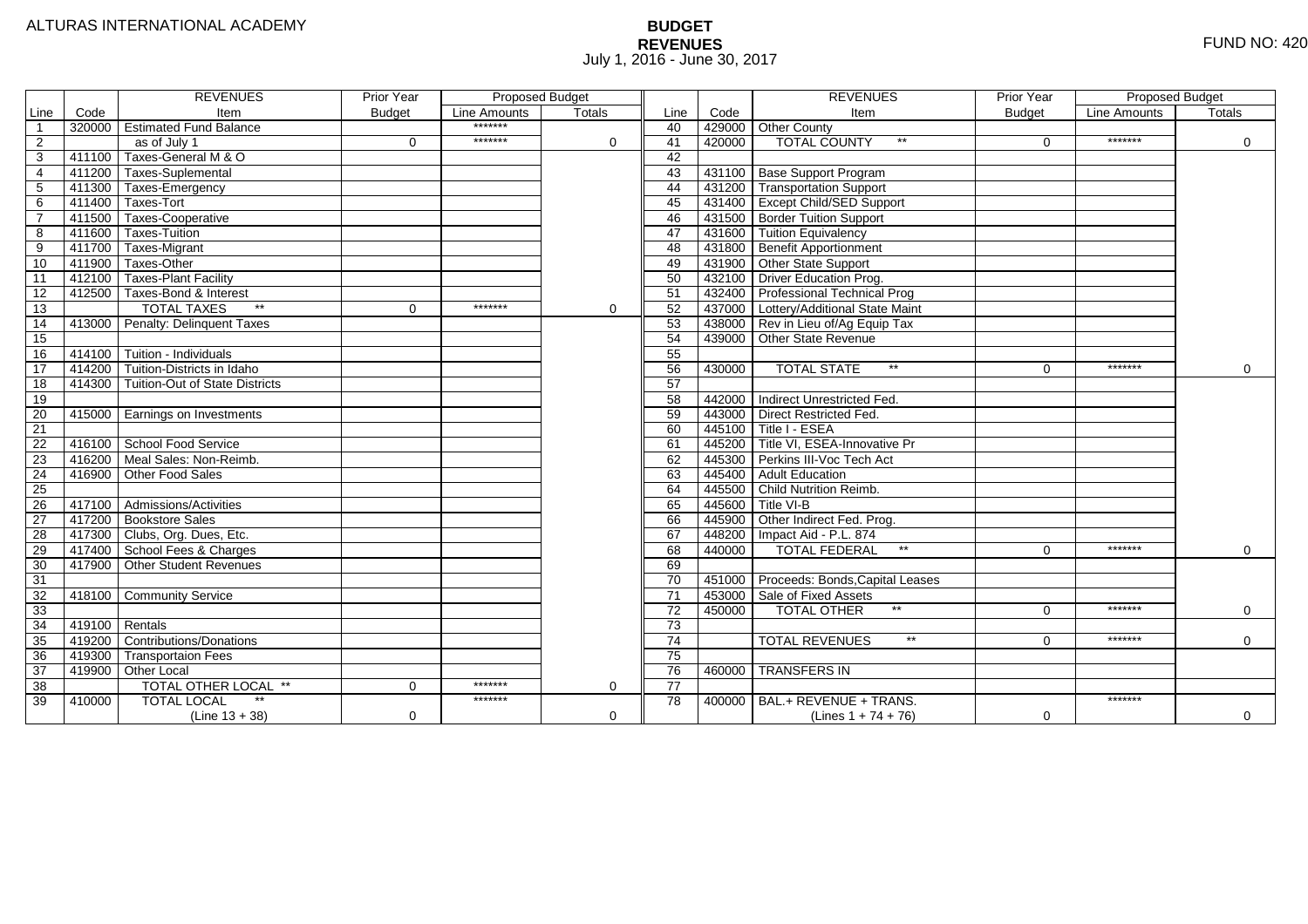# **BUDGET REVENUES** FUND NO: 750 July 1, 2016 - June 30, 2017

|                 |        | <b>REVENUES</b>                       | <b>Prior Year</b> | <b>Proposed Budget</b> |               |                 |        | <b>REVENUES</b>                        | Prior Year    | Proposed Budget |             |
|-----------------|--------|---------------------------------------|-------------------|------------------------|---------------|-----------------|--------|----------------------------------------|---------------|-----------------|-------------|
| Line            | Code   | Item                                  | <b>Budget</b>     | Line Amounts           | <b>Totals</b> | Line            | Code   | Item                                   | <b>Budget</b> | Line Amounts    | Totals      |
|                 |        | 320000 Estimated Fund Balance         |                   | *******                |               | 40              |        | 429000 Other County                    |               |                 |             |
| 2               |        | as of July 1                          | $\Omega$          | *******                | $\Omega$      | 41              | 420000 | <b>TOTAL COUNTY</b><br>$***$           | $\Omega$      | *******         | $\mathbf 0$ |
| 3               | 411100 | Taxes-General M & O                   |                   |                        |               | 42              |        |                                        |               |                 |             |
| $\overline{4}$  | 411200 | <b>Taxes-Suplemental</b>              |                   |                        |               | 43              |        | 431100 Base Support Program            |               |                 |             |
| 5               | 411300 | Taxes-Emergency                       |                   |                        |               | 44              |        | 431200 Transportation Support          |               |                 |             |
| 6               | 411400 | Taxes-Tort                            |                   |                        |               | 45              |        | 431400 Except Child/SED Support        |               |                 |             |
|                 | 411500 | Taxes-Cooperative                     |                   |                        |               | 46              |        | 431500 Border Tuition Support          |               |                 |             |
| 8               | 411600 | Taxes Tuition                         |                   |                        |               | 47              |        | 431600 Tuition Equivalency             |               |                 |             |
| 9               | 411700 | Taxes-Migrant                         |                   |                        |               | 48              |        | 431800 Benefit Apportionment           |               |                 |             |
| 10              | 411900 | Taxes-Other                           |                   |                        |               | 49              |        | 431900 Other State Support             |               |                 |             |
| 11              | 412100 | Taxes-Plant Facility                  |                   |                        |               | 50              |        | 432100 Driver Education Prog.          |               |                 |             |
| 12              | 412500 | Taxes-Bond & Interest                 |                   |                        |               | 51              |        | 432400 Professional Technical Prog     |               |                 |             |
| 13              |        | $*$<br><b>TOTAL TAXES</b>             | 0                 | *******                | $\mathbf 0$   | $\overline{52}$ |        | 437000 Lottery/Additional State Maint  |               |                 |             |
| 14              | 413000 | Penalty: Delinquent Taxes             |                   |                        |               | 53              |        | 438000 Rev in Lieu of/Ag Equip Tax     |               |                 |             |
| 15              |        |                                       |                   |                        |               | 54              |        | 439000 Other State Revenue             |               |                 |             |
| 16              | 414100 | Tuition - Individuals                 |                   |                        |               | 55              |        |                                        |               |                 |             |
| $\overline{17}$ | 414200 | Tuition-Districts in Idaho            |                   |                        |               | 56              | 430000 | $**$<br><b>TOTAL STATE</b>             | $\Omega$      | *******         | 0           |
| 18              | 414300 | <b>Tuition-Out of State Districts</b> |                   |                        |               | 57              |        |                                        |               |                 |             |
| 19              |        |                                       |                   |                        |               | 58              |        | 442000 Indirect Unrestricted Fed.      |               |                 |             |
| 20              |        | 415000 Earnings on Investments        |                   |                        |               | 59              |        | 443000 Direct Restricted Fed.          |               |                 |             |
| 21              |        |                                       |                   |                        |               | 60              |        | $445100$ Title I - ESEA                |               |                 |             |
| 22              |        | 416100 School Food Service            |                   |                        |               | 61              |        | 445200 Title VI, ESEA-Innovative Pr    |               |                 |             |
| 23              | 416200 | Meal Sales: Non-Reimb.                |                   |                        |               | 62              |        | 445300 Perkins III-Voc Tech Act        |               |                 |             |
| 24              | 416900 | Other Food Sales                      |                   |                        |               | 63              |        | 445400 Adult Education                 |               |                 |             |
| 25              |        |                                       |                   |                        |               | 64              |        | 445500 Child Nutrition Reimb.          |               |                 |             |
| 26              |        | 417100 Admissions/Activities          |                   |                        |               | 65              | 445600 | Title VI-B                             |               |                 |             |
| $\overline{27}$ | 417200 | <b>Bookstore Sales</b>                |                   |                        |               | 66              |        | 445900 Other Indirect Fed. Prog.       |               |                 |             |
| 28              | 417300 | Clubs, Org. Dues, Etc.                |                   |                        |               | 67              | 448200 | Impact Aid - P.L. 874                  |               |                 |             |
| 29              | 417400 | School Fees & Charges                 |                   |                        |               | 68              | 440000 | $\star\star$<br><b>TOTAL FEDERAL</b>   | $\Omega$      | *******         | $\mathbf 0$ |
| 30              | 417900 | <b>Other Student Revenues</b>         |                   |                        |               | 69              |        |                                        |               |                 |             |
| $\overline{31}$ |        |                                       |                   |                        |               | $\overline{70}$ |        | 451000 Proceeds: Bonds, Capital Leases |               |                 |             |
| 32              | 418100 | Community Service                     |                   |                        |               | $\overline{71}$ | 453000 | Sale of Fixed Assets                   |               |                 |             |
| 33              |        |                                       |                   |                        |               | 72              | 450000 | $**$<br><b>TOTAL OTHER</b>             | $\Omega$      | *******         | 0           |
| 34              | 419100 | Rentals                               |                   |                        |               | 73              |        |                                        |               |                 |             |
| 35              | 419200 | Contributions/Donations               |                   |                        |               | 74              |        | $***$<br><b>TOTAL REVENUES</b>         | $\Omega$      | *******         | $\Omega$    |
| 36              | 419300 | <b>Transportaion Fees</b>             |                   |                        |               | 75              |        |                                        |               |                 |             |
| 37              | 419900 | Other Local                           |                   |                        |               | 76              |        | 460000 TRANSFERS IN                    |               |                 |             |
| 38              |        | TOTAL OTHER LOCAL **                  | 0                 | *******                | 0             | 77              |        |                                        |               |                 |             |
| 39              | 410000 | <b>TOTAL LOCAL</b><br>$^{\star\star}$ |                   | *******                |               | 78              | 400000 | BAL.+ REVENUE + TRANS.                 |               | *******         |             |
|                 |        | $(Line 13 + 38)$                      | $\Omega$          |                        | $\mathbf 0$   |                 |        | (Lines $1 + 74 + 76$ )                 | $\mathbf 0$   |                 | $\mathbf 0$ |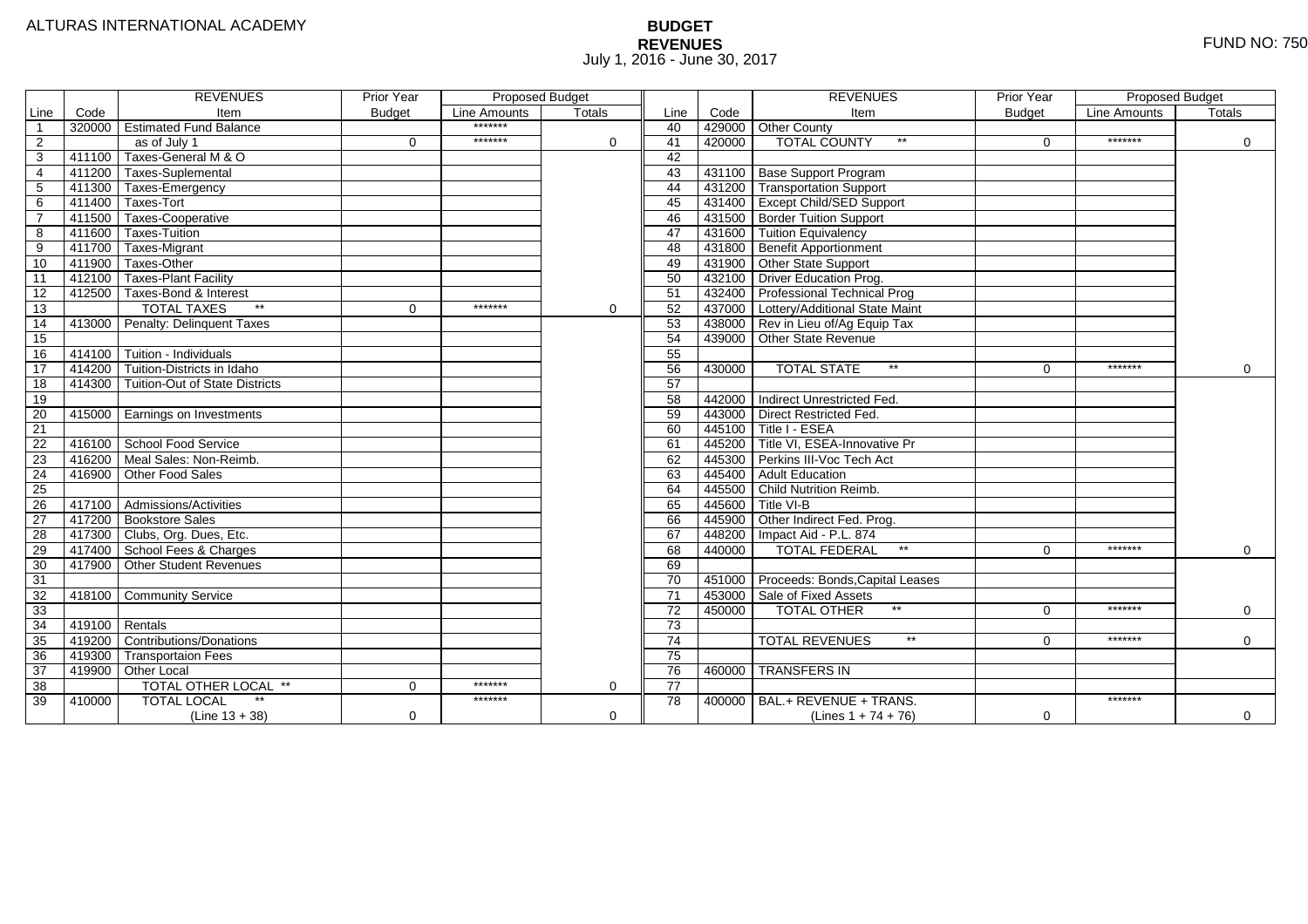# **BUDGET REVENUES** FUND NO: 810 July 1, 2016 - June 30, 2017

|                 |                  | <b>REVENUES</b>                    | Prior Year    | <b>Proposed Budget</b> |             |                 |        | <b>REVENUES</b>                        | <b>Prior Year</b> | Proposed Budget |             |
|-----------------|------------------|------------------------------------|---------------|------------------------|-------------|-----------------|--------|----------------------------------------|-------------------|-----------------|-------------|
| Line            | Code             | Item                               | <b>Budget</b> | Line Amounts           | Totals      | Line            | Code   | Item                                   | <b>Budget</b>     | Line Amounts    | Totals      |
| $\overline{1}$  |                  | 320000 Estimated Fund Balance      |               | *******                |             | 40              |        | 429000 Other County                    |                   |                 |             |
| 2               |                  | as of July 1                       | $\Omega$      | *******                | $\Omega$    | 41              | 420000 | <b>TOTAL COUNTY</b><br>$***$           | $\Omega$          | *******         | 0           |
| 3               | 411100           | Taxes-General M & O                |               |                        |             | 42              |        |                                        |                   |                 |             |
| $\overline{4}$  | 411200           | Taxes-Suplemental                  |               |                        |             | 43              |        | 431100 Base Support Program            |                   |                 |             |
| 5               | 411300           | Taxes-Emergency                    |               |                        |             | 44              |        | 431200 Transportation Support          |                   |                 |             |
| 6               |                  | 411400 Taxes-Tort                  |               |                        |             | 45              |        | 431400 Except Child/SED Support        |                   |                 |             |
|                 |                  | 411500 Taxes-Cooperative           |               |                        |             | 46              |        | 431500 Border Tuition Support          |                   |                 |             |
| 8               | 411600           | Taxes-Tuition                      |               |                        |             | 47              |        | 431600 Tuition Equivalency             |                   |                 |             |
| 9               | 411700           | Taxes-Migrant                      |               |                        |             | 48              |        | 431800 Benefit Apportionment           |                   |                 |             |
| 10              | 411900           | Taxes-Other                        |               |                        |             | 49              |        | 431900 Other State Support             |                   |                 |             |
| 11              |                  | 412100 Taxes-Plant Facility        |               |                        |             | 50              |        | 432100 Driver Education Prog.          |                   |                 |             |
| 12              | 412500           | Taxes-Bond & Interest              |               |                        |             | 51              |        | 432400 Professional Technical Prog     |                   |                 |             |
| 13              |                  | $*$<br><b>TOTAL TAXES</b>          | $\Omega$      | *******                | $\mathbf 0$ | 52              |        | 437000 Lottery/Additional State Maint  |                   |                 |             |
| 14              |                  | 413000 Penalty: Delinquent Taxes   |               |                        |             | 53              |        | 438000 Rev in Lieu of/Ag Equip Tax     |                   |                 |             |
| 15              |                  |                                    |               |                        |             | 54              |        | 439000 Other State Revenue             |                   |                 |             |
| 16              | 414100           | Tuition - Individuals              |               |                        |             | 55              |        |                                        |                   |                 |             |
| 17              | 414200           | Tuition-Districts in Idaho         |               |                        |             | 56              | 430000 | $**$<br><b>TOTAL STATE</b>             | $\Omega$          | *******         | 0           |
| 18              | 414300           | Tuition-Out of State Districts     |               |                        |             | 57              |        |                                        |                   |                 |             |
| 19              |                  |                                    |               |                        |             | 58              |        | 442000 Indirect Unrestricted Fed.      |                   |                 |             |
| 20              |                  | 415000   Earnings on Investments   |               |                        |             | 59              |        | 443000 Direct Restricted Fed.          |                   |                 |             |
| 21              |                  |                                    |               |                        |             | 60              |        | $445100$ Title I - ESEA                |                   |                 |             |
| 22              |                  | 416100 School Food Service         |               |                        |             | 61              |        | 445200 Title VI. ESEA-Innovative Pr    |                   |                 |             |
| 23              |                  | 416200 Meal Sales: Non-Reimb.      |               |                        |             | 62              |        | 445300 Perkins III-Voc Tech Act        |                   |                 |             |
| 24              |                  | 416900 Other Food Sales            |               |                        |             | 63              |        | 445400 Adult Education                 |                   |                 |             |
| $\overline{25}$ |                  |                                    |               |                        |             | 64              |        | 445500 Child Nutrition Reimb.          |                   |                 |             |
| 26              |                  | 417100 Admissions/Activities       |               |                        |             | 65              |        | 445600 Title VI-B                      |                   |                 |             |
| 27              |                  | 417200 Bookstore Sales             |               |                        |             | 66              |        | 445900 Other Indirect Fed. Prog.       |                   |                 |             |
| 28              |                  | 417300 Clubs, Org. Dues, Etc.      |               |                        |             | 67              |        | 448200   Impact Aid - P.L. 874         |                   |                 |             |
| 29              |                  | 417400 School Fees & Charges       |               |                        |             | 68              | 440000 | $\star\star$<br><b>TOTAL FEDERAL</b>   | $\Omega$          | *******         | $\mathbf 0$ |
| 30              |                  | 417900 Other Student Revenues      |               |                        |             | 69              |        |                                        |                   |                 |             |
| 31              |                  |                                    |               |                        |             | $\overline{70}$ |        | 451000 Proceeds: Bonds, Capital Leases |                   |                 |             |
| 32              |                  | 418100 Community Service           |               |                        |             | $\overline{71}$ |        | 453000 Sale of Fixed Assets            |                   |                 |             |
| 33              |                  |                                    |               |                        |             | 72              | 450000 | $*$<br><b>TOTAL OTHER</b>              | $\Omega$          | *******         | $\mathbf 0$ |
| 34              | $419100$ Rentals |                                    |               |                        |             | 73              |        |                                        |                   |                 |             |
| 35              |                  | 419200 Contributions/Donations     |               |                        |             | 74              |        | $***$<br><b>TOTAL REVENUES</b>         | $\Omega$          | *******         | $\Omega$    |
| 36              | 419300           | Transportaion Fees                 |               |                        |             | 75              |        |                                        |                   |                 |             |
| 37              |                  | 419900 Other Local                 |               |                        |             | 76              | 460000 | <b>TRANSFERS IN</b>                    |                   |                 |             |
| 38              |                  | TOTAL OTHER LOCAL **               | 0             | *******                | 0           | $\overline{77}$ |        |                                        |                   |                 |             |
| 39              | 410000           | $\star\star$<br><b>TOTAL LOCAL</b> |               | *******                |             | 78              | 400000 | BAL.+ REVENUE + TRANS.                 |                   | *******         |             |
|                 |                  | $(Line 13 + 38)$                   | 0             |                        | 0           |                 |        | (Lines $1 + 74 + 76$ )                 | 0                 |                 | $\mathbf 0$ |